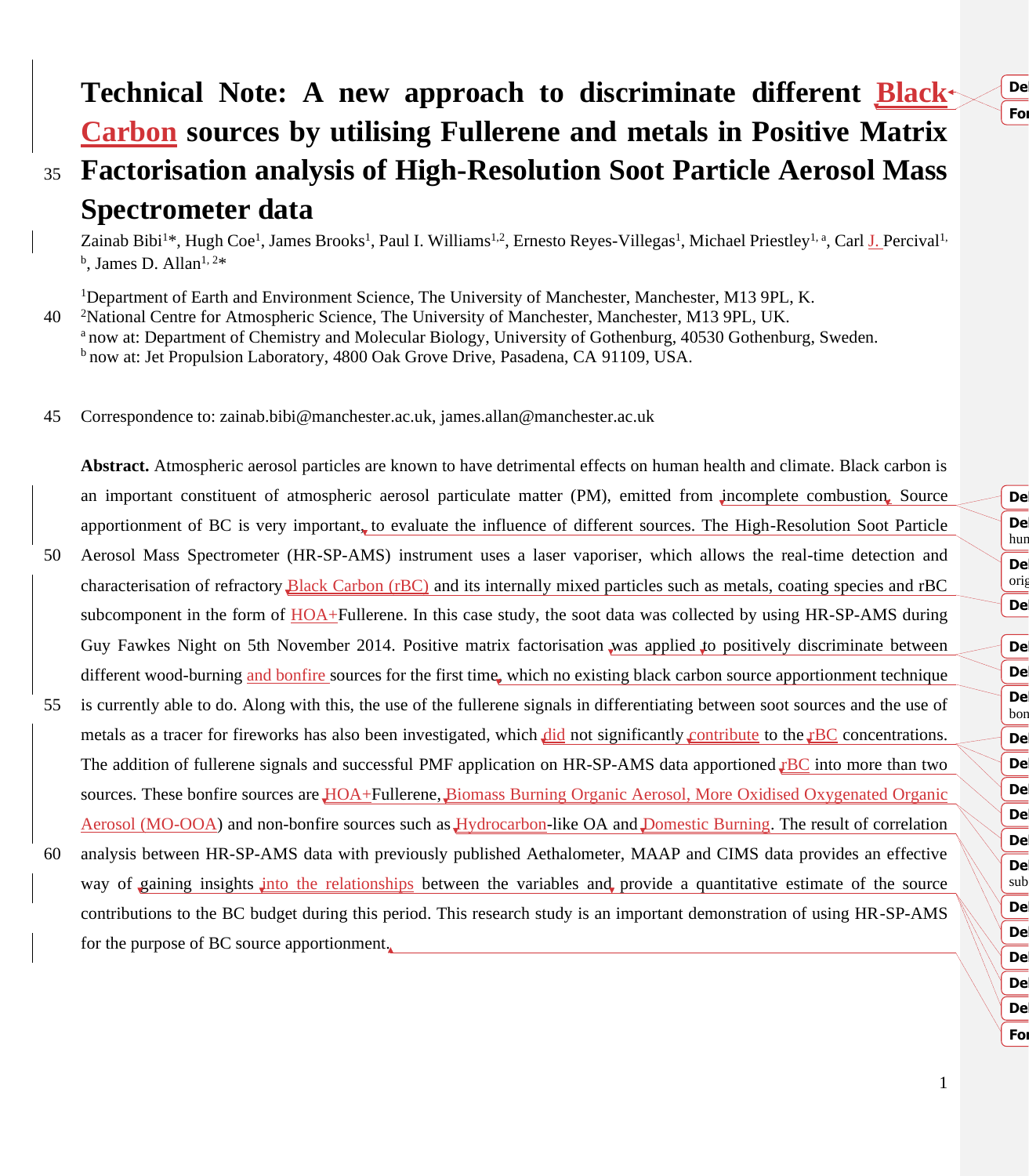#### **1 Introduction**

Aerosol particles in the atmosphere are known to have very harmful effects on the air quality, human health and climate

- 90 (Highwood and Kinnersley, 2006). An important component of atmospheric aerosol particles is Black Carbon (BC), i.e., soot, which has extremely detrimental impacts on the human health and air quality (Janssen and Joint, 2012). BC's main emission source is through the incomplete combustion of fossil fuel and biomass. Sources include transportation, open biomass burning, power generation sources, and residential heating (Bond et al., 2011; Cooke et al., 1999; US EPA, 2012). In the atmosphere, BC can be mixed with organic and inorganic aerosol species, either at the point of emission or through gas-to-particle
- 95 conversion processes in the atmosphere.

As well as harmful impacts on human health, BC can also absorb cancer-inducing pollutants such as volatile organic compounds (VOCs) and polycyclic aromatic hydrocarbons (PAHs) due to its carbonaceous nature and large surface area. As a result of its smaller size, it be deposited in weasands and lungs, leading to severe health problems (Cao et al., 2012; Dachs and Eisenreich, 2000). According to hypothesised mechanisms, the ultrafine BC is the cause of abnormal cardiovascular

100 functions and endothelial senescence at the molecular level (Buchner et al, 2013). Along with being harmful on human health, it also affects the visibility, reduces agricultural productivity, harms ecosystems, and exacerbates global warming (Grahame and Schlesinger, 2010).

Most BC sources are of anthropogenic origin, but source apportionment is important to establish which specific sources are responsible. There are multiple measurement techniques available for this purpose but are subject to considerable uncertainties

- 105 (Martinsson et al, 2014). One of the most widely used techniques is the multiwavelength Aethalometer, which was first described by Hansen et al, (1984). Later Sandradewi et al (2008) described how Aethalometer can be used to apportion different sources of light-absorbing aerosols such as wood-burning, which in contrast to traffic emissions, absorbs additional light in the UV region, over what would be expected in the near-infrared region. Another source apportionment method is to measure the radiocarbon (14C) content (Hellborg et al., 2003). This method has not been used as widely because it requires very 110 specialist equipment (Barescut et al., 2005).
- Positive Matrix Factorisation can in principle, identify multiple categories of soot; however, it needs a large data set and relevant chemical data of several species. A soot-specific instrument that may be able to provide such data is the Soot Particle Aerosol Mass Spectrometer (SP-AMS), (Onasch et al., 2012), which generates online mass spectra of refractory black carbon (rBC) and its coatings. Using this instrument, Onasch et al., 2015 distributed the carbon ions in the mass spectrum into small
- 115 carbon clusters (C1-C5), larger carbon cluster ions (C6-29) and fullerene (>C30) ions. Other research studies, such as Rivellini et al., (2020) has also used the SP-AMS for the detection of rBC and its coatings along with trace metals in highly urbanised city of Singapore and result showed that 43% of total rBC was mainly originated from traffic emissions while the rest partially resolved fraction of rBC was emitted from various sources such as traffic (use of internal combustion engine), industrial and shipping emissions. Carbone et al, 2015 used SP-AMS to quantify and detect the trace metals linked with rBC particles and
- 120 Wang et al. (2016) reported a fullerene time series in Eastern China.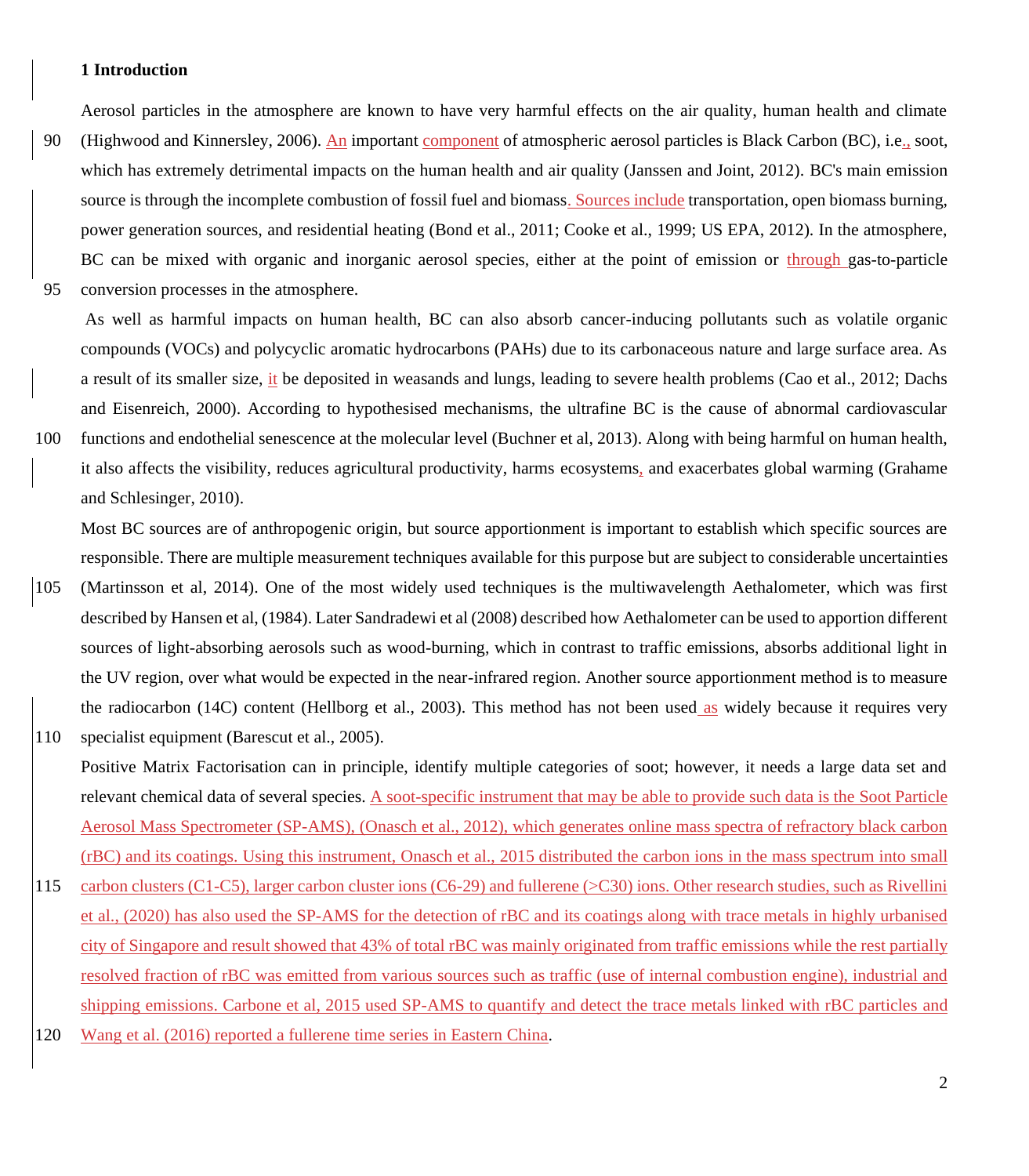**Deleted:** In this study, the HR-SP-AMS used was not the same as the  $Spe$  $\mathbb{R}$  was tung  $(rB)$ met Mo **Formatted:** Font color: Auto 195 **Deleted:** ¶

- The current study aims to develop the SP-AMS as a source apportionment tool, which will subsequently improve our 155 understanding of the sources of atmospheric soot. For this purpose, Bonfire night 2014 in Manchester was taken as a case study because it is known that there were at least three sources of BC (traffic, domestic wood-burning, bonfires and potentially fireworks) and weather conditions that night favoured the high concentrations of primary emissions. This event has been described in previous studies (Liu et al, 2017: Priestley et al, 2018a; Reyes et al, 2018). In terms of air quality, it has been recognised that Bonfire night is one of the most polluted days in the UK. Every year, this event is celebrated on 5th November 160 (or on a weekend day near this date) where open fires are lit and fireworks are set off at individual households, as well as large community events. These bonfire activities have a strong flaming segment which roughly start during the evening and lasts
- for up to 2 hours. The fires after flaming are not refuelled, therefore leading to an extended phase of smouldering as the fires are left to completely burn and die down (Dyke et al.,1997; Mari et al., 2010; Pongpiachan et al., 2015). Different research case studies have previously been published about the Bonfire night around the UK. For example, Clark 165 (1997) studied the PM<sup>10</sup> concentrations emitted during the Bonfire night event in different parts of UK. In Oxford, dioxins
- measurements in the ambient air were conducted by Dyke et al (1997). Colbeck and Chung (1996) targeted the particle size distribution. The polycyclic aromatic hydrocarbons (PAHs) were measured in Lancaster (Farrar et al., 2004), while in 2018, Reyes et al (2018), studied insights into nitrate chemistry during the bonfire night by applying the chemical ionisation mass spectrometry measurements and aerosol mass spectrometry simultaneously. Observations of the Nitro-compounds including
- 170 nitrate, amide and isocyanate were studied during the bonfire night in Manchester (Priestley et al., 2018a). In previous studies, specifically during the bonfire event and general aerosol measurements, several different source apportionment techniques have been performed. Aethalometer AE31 model was performed to do the source apportionment analysis and successfully apportion the rBC into BC from wood-burning and BC from the traffic emissions (Reyes et. al., 2018). During the same study, Multilinear Engine-2 and PMF tools were also used over the AMS data through the source apportionment interface (SoFi
- 175 version 4.8 as presented by (Canonaco et al., 2013) in order to find the organic aerosol sources according to proposed strategies by Reyes et al., (2016) and recommendations made by Crippa et al. (2014). Liu et al., (2019) also studied the BC sources from wood-burning and diesel traffic emissions using an SP2 to examine the BC particles' mixing state and optical properties. In order to test the ability of HR-SP-AMS to apportion rBC (with multiple BC types) the data was collected during bonfire night from 29<sup>th</sup> Oct-11<sup>th</sup> Nov 2014 at the University of Manchester. As a result of strong meteorological conditions, very high
- 180 and mixed concentrations of pollutants were observed. Traditionally the PMF tool is applied to conventional AMS data (as with Reyes et al., 2018) but the objective of this study is to demonstrate a new way to source apportion black carbon based on highly time resolved mass spectrometric composition data of the population of particles that contain black carbon and uses information on the composition of black carbon and information on internally mixed Fullerene and condensed material.
- Fullerenes are a class of exclusively high molecular weight carbon clusters (C60 and C70 etc.) having a unique hollow cage-185 like structure. which were discovered by Kroto et al., (1985) for the first time. They were identified as ionised particles in lowpressure fuel rich flat premixed acetylene and benzene–oxygen flames by molecular-beam sampling combined with mass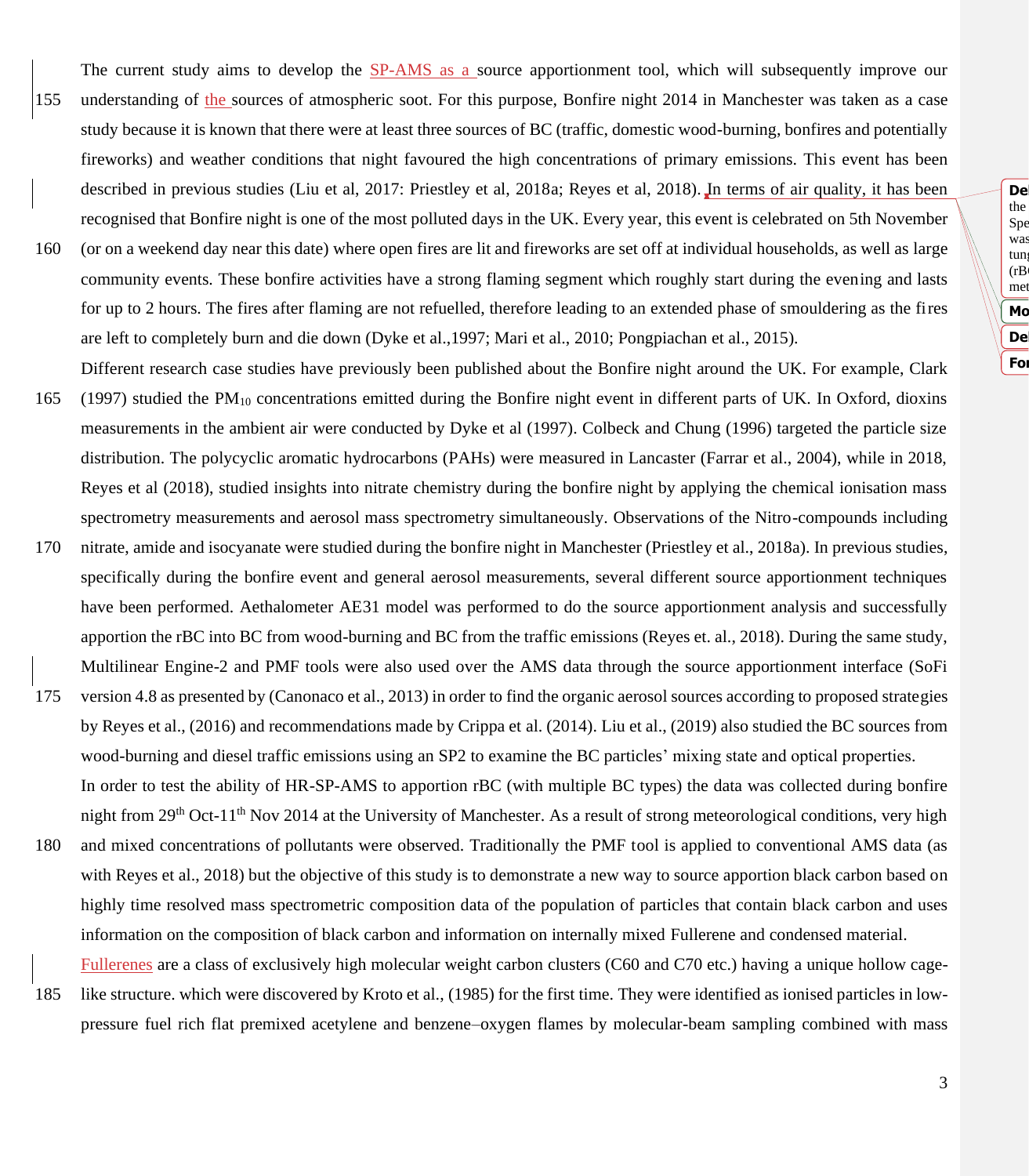spectrometer analysis (Gerhardt, Loffler and Homann, 1988). These have been reported previously in HR-SP-AMS data but whether they are formed in the flame or during the vaporisation process is not clear (Fortner et al., 2012).

### **2 Methodology**

#### **2.1 Sampling site overview**

230 Measurements were conducted at the South Campus University of Manchester (53.467°N, 2.232°W) before, during and after the bonfire night event on 5th November as described in the previous publications (Liu et al., 2017; Reyes et al., 2018). Different instruments were set up for the online measurement of ambient aerosols and gases. A Compact Time-of-Flight Aerosol Mass Spectrometer (cTOF-AMS) was used to measure all PM<sup>1</sup> components as described by Reyes et al. (2018). A Time-of-Flight Chemical Ionisation Mass Spectrometer (ToF-CIMS) using iodide as a reagent was used to measure the gas 235 phase concentrations of aerosols (Priestley et al., 2018b). BC source apportionment was performed by using an Aethalometer model AE31 which measured the absorption of light at seven different wavelengths (Reyes et al., 2018) while a MAAP was used to measure the concentrations of BC emitted during the bonfire event and inform the corrections needed to process the AE31 data (Collaud Cohen et al, 2010).

#### **2.2 Instrument Overview- HR-SP-AMS:**

- 240 In this case study, the High-Resolution Soot Particle Aerosol Mass Spectrometer (HR-SP-AMS) was used, which is a combination of Single Particle Soot Photometer (SP2) laser and High-Resolution Time-of-Flight Aerosol Mass Spectrometer (HR-ToF-AMS). The laser vaporiser is an intracavity Nd: YAG (1064 nm) that heats up and vaporises black carbon containing particles along with metal nanoparticles (Onasch et al., 2012; Carbone et al., 2015). While the instrument is sometimes operated with the standard AMS tungsten vaporiser present, in this instance it was removed. Ionisation is performed using the same 70
- 245 eV electron source as the standard AMS and like the AMS, the separation of the vaporisation and ionisation stages ensures quantitatively. A catalytic stripper was also attached to the aerosol sampling lines, which switched between catalytic stripper and direct measurements after every 30 minutes (Liu et al., 2017). In our case, the results have been analysed by using the direct measurements only.

During the experiment, a measurement of the relative ionisation efficiency (RIE) was not obtained owing to technical

- 250 difficulties associated with generating a suitable test aerosol, however, this only affects absolution quantification and not the ability of the instrument to apportion fractions of the signal, which is the subject of investigation here. The RIE, as defined by Allan et al. (2004, doi: 10.1016/j.jaerosci.2004.02.007), is a constant factor applied to the signals as part of the conversion from a signal in the mass spectrometer to an ambient mass concentration. Because this is a purely multiplicative operation, this will affect all data and associated errors equally and therefore the factors derived in the PMF model described by Ulbrich
- 255 et al. (2009) will simply by multiplied by the exact same amount. So, when PMF factors are derived using data that has not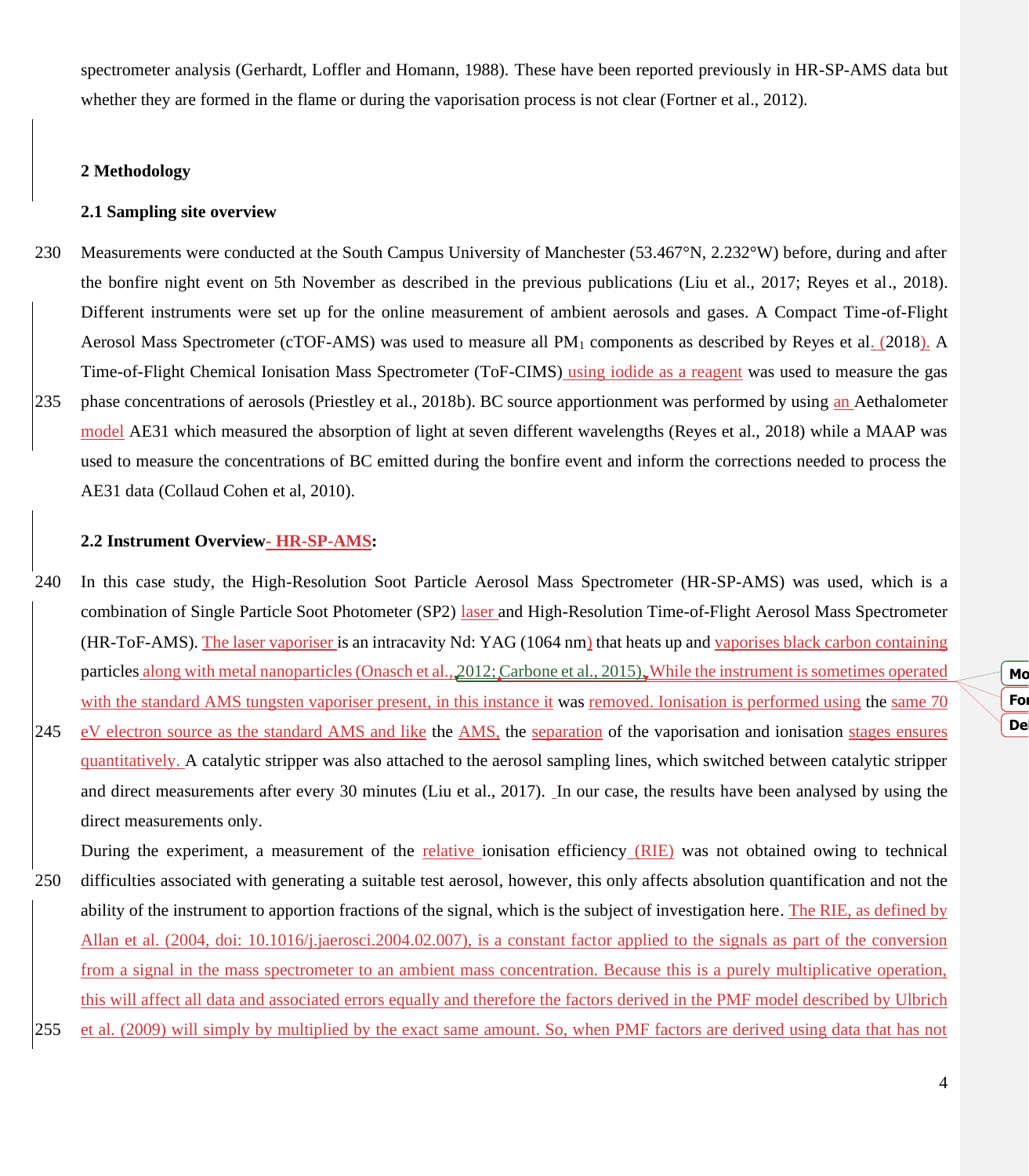had an RIE applied (and corollary to this, other multiplicative factors such as ionisation efficiency, collection efficiency and

- 290 inlet flow rate), the relative contributions of the different factors as a function of time will be the same as if data that had had this applied. The only difference is that the absolute units of the factors are as an arbitrary mass spectral response (in s-1) rather than an ambient mass concentration (in µg m-3). The only potential difference is in the relative signal strengths of organic and elemental carbon, which will likely have different RIE values (Onasch et al., 2012). This is explored in more detail in section 4.2 the relative contributions of the different factors to the HR-SP-AMS signal and the BC mass fraction is explained.
- 295 The HR-SP-AMS data were analysed using the data analysis toolkit TOF-AMS HR Analysis 1.20O (DeCarlo et al., 2006). The high-resolution PIKA feature of toolkit allows the direct separation of most ions from the organic and inorganic species at the same nominal mass by charge ratio and grouping into families such as CxHy, CxHyOz, CxHyOzNp (Aiken et al., 2007). This high-resolution analysis on SP-AMS data also detected various metal pollutants such as Iron (Fe), Titanium (Ti), Strontium (Sr) and Caesium (Cs). The instrument alternated between three mass spectrometer configurations, spending 3 300 minutes on each: The standard 'V' mode, high-resolution 'W' mode (DeCarlo et al., 2006) and an alternative 'V' mode whereby the orthogonal extractor was pulsed every 95 instead of 34  $\mu$ s. This lower frequency delivered data up to m/z=3200 rather than 380, with the intention of characterising the fullerene signals described by Onasch et al. (2012) at the expense of overall signal-to-noise. The data presented in this paper are a combination of the standard 'V' mode for the lower m/z peaks, processed using the PIKA high resolution analysis tool, and the long pulser period 'V' mode for the fullerene peaks, processed 305 using unit mass resolution (UMR) method. The reason for using UMR method instead of HR was that the peaks in this m/z regime were not sufficiently resolved, due to the m/Δm limit of the mass spectrometer. Instead, the UMR method integrates
- all the available signals without needing to discriminate discrete peaks. The 'W' mode data was deemed not to have a sufficient signal-to-noise ratio to contribute to this work.

#### **2.3 Positive Matrix Factorisation**

- 310 Positive Matrix Factorization (PMF) is an advanced factor-analysis technique developed by Paatero and Tapper (1994). In the previous research, PMF has been used extensively to apportion organics with the standard AMS data but not so often to apportion BC from SP-AMS data (Crippa et al., 2012; Saarikoski et al, 2014). In this research study Positive Matrix Factorization (PMF) was applied on HR-SP-AMS data to apportion BC in to more than two sources. PMF assumes that a matrix of data can be explained by a linear combination of "factors" with characteristic profiles and varying temporal
- 315 contributions (Paatero and Tapper, 1994; Ulbrich et al., 2009). The analysis was conducted using the PMF Evaluation Tool (Ulbrich et al., 2009; Zhang et al., 2011).

As with all PMF analysis, error estimates have to be provided but because of the lower signals and the combination of different data retrieval method used for the fullerene signals (UMR rather than HR), greater emphasis had to be placed on these signals. Corbin et al. (2015) presented a very detailed error model for HR data employing a Monte Carlo method to explore multiple 320 sources of error. But because UMR was used in this instance, we were unable to apply this method, so we took an empirical **Deleted:** Because **Moved (insertion) [2] Deleted:** Because De Mo 325 **Deleted:** (2015),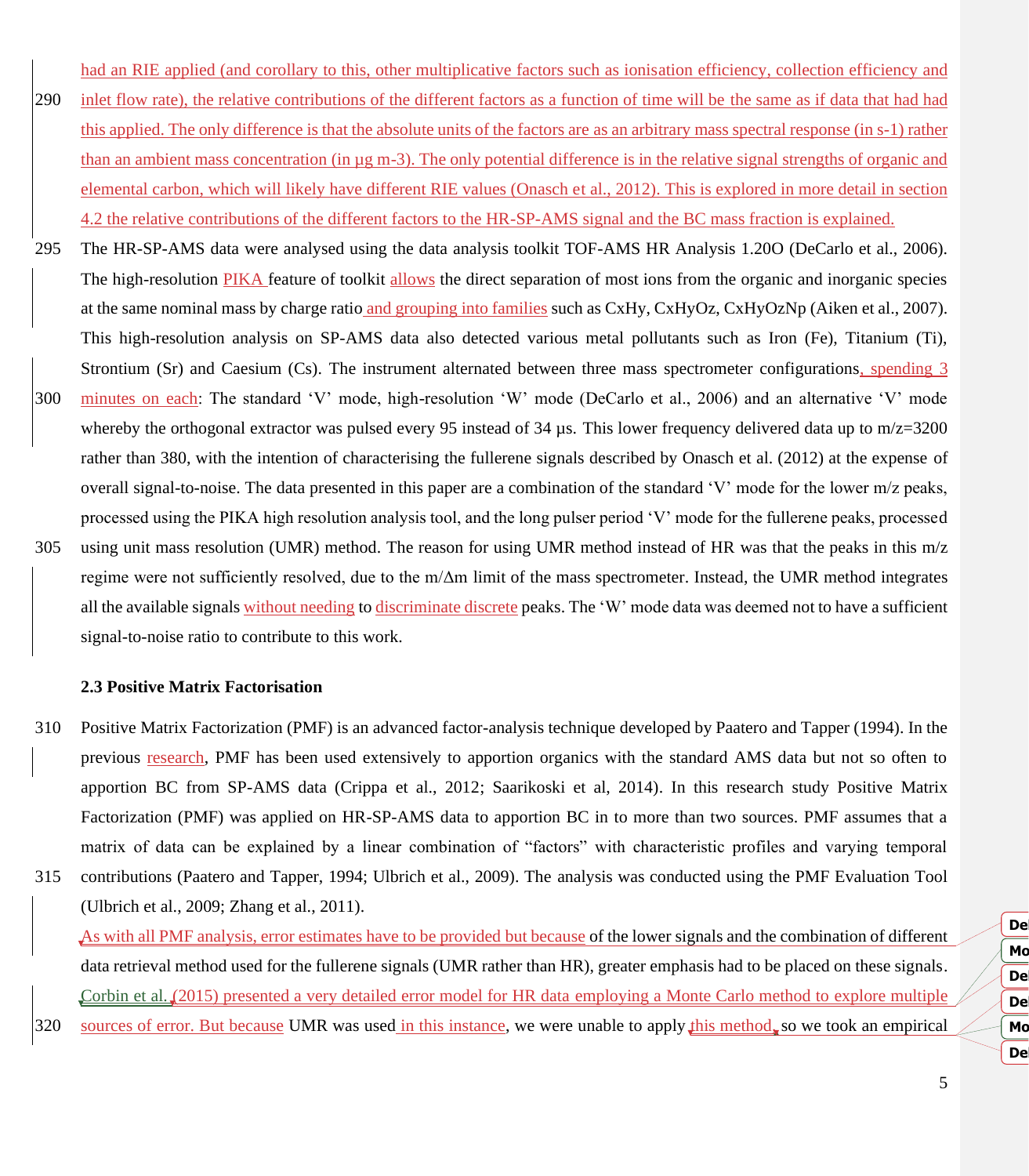approach. This was done by applying an additional 'model error' to the error matrix, i.e., an error term proportional to the signal intensity in addition to its square root, as per the standard AMS error model (Ulbrich et al., 2009; Comero et al, 2009). The model error value was increased from 0 to 0.10 to down weight the larger signals and place more of an emphasis on the fullerene signals. According to Corbin et al., 2015, the peak width 'w' is predicted during the peak fit integration from an

- 330 empirical fit to the data. This 'w' prediction has a linked proportional uncertainty  $\sigma w = w$ . In that data set,  $\sigma w = w$  was 2.5%, which was independently treated as 2 or 3% uncertainty in the isolated peaks heights, so these two can be combined in quadrature. And for the isolated peaks the value for the total percentage uncertainty is about 5% which is conceptually equivalent to 0.05 model error. This is comparable to the 0.1 model error u  $\sigma w = w$  sed here. Along with placing greater emphasis on the smaller fullerene signals, the application of this model error also increased the number of "weak" variables,
- 335 defined as having SNR below 2 (Paatero and Hopke, 2003; Ulbrich et al., 2009), which were down weighted by a factor of two. No variables were "bad" in the sense of having SNR < 0.2 (Paatero and Hopke, 2003). Additional details about Model error value modification are available in the supplementary material (S3a, S3b, S4a, S4b, S5a, S5b).

#### **3 Results**

#### **3.1 Weather measurements and overview of highly polluted time-period:**

340 The weather data is as presented by Reyes et al, (2018), and results showed quiet stagnant conditions with a low temperature of  $4^{\circ}$ C, high relative humidity of 85% alongside the wind speed of 1.5 m s<sup>-1</sup> and varying wind directions. This type of weather condition promotes the accumulation of pollution in the atmosphere. During the stagnant conditions, the very high concentrations of BC and Sr was also observed with the signal of  $3400 s<sup>-1</sup>$  and  $53 s<sup>-1</sup>$  respectively, during the bonfire event at 10:20 pm and 9:50 pm, as compared to (BC concentrations of 100 s<sup>-1</sup> – 500 s<sup>-1</sup> before Bonfire and 250 s<sup>-1</sup> - 300 s<sup>-1</sup> after bonfire 345  $\frac{night}{}$  and (Sr concentrations of 5 s<sup>-1</sup> and 1 s<sup>-1</sup> before and after bonfire night) fig 1. The time-period of the bonfire night when the pollutants were very high is called as high pollutant concentration time period.

350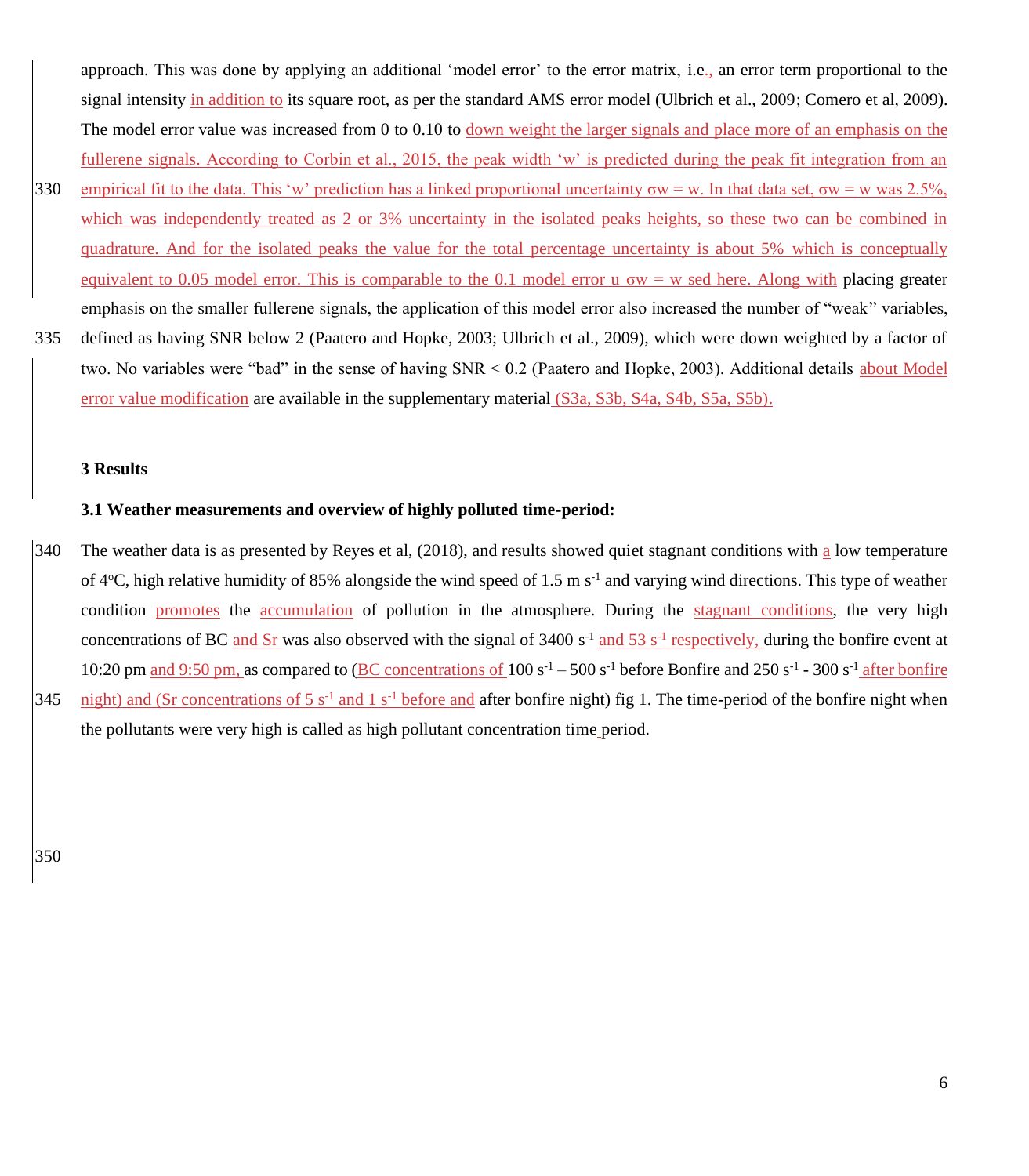

**Figure 1: Meteorological measurements Relative humidity (RH), Temperature, Wind direction (WD) and Wind speed (WS) along with the time series of BC and Strontium (Sr), a firework tracer emitted during the bonfire night.**

## **3.2 Time Series of different variables concentrations observed during the BF event:**

## **3.2.1 Firework burning tracer:**

To attempt to identify a unique tracer for fireworks, the HR-SP-AMS data was analysed for metals. Reyes et al., (2018) concluded that fireworks were not a major factor in the overall mass concentrations but could not conclusively prove this assertion with the data available. Fireworks release several pollutants such as manganese, cadmium, strontium, aluminium, and other suspended particles, carbon monoxide, carbon dioxide and sulphur dioxide. (Lemieux et al., 2004; Shi et al., 2011).

 The metal compounds are in the form of metal salts such as potassium chlorates, perchlorates, strontium nitrates, potassium nitrates, barium nitrates, sodium oxalate, manganese, sulphur, iron, and aluminium. These metals are mainly used to give different bright colours; for example, Sr can be used for giving red colour to the fireworks (Mclain, 1980). During the analysis, different metal peaks, such as Iron (Fe), Strontium (Sr), Caesium (Cs) and Titanium (Ti), that could be associated with the fireworks were detected (fig 2a). The Sr was most unambiguously associated with the fireworks due to the fact that there is

no other signal present in the atmosphere outside of Bonfire night. Other metals may have other sources, such as mineral or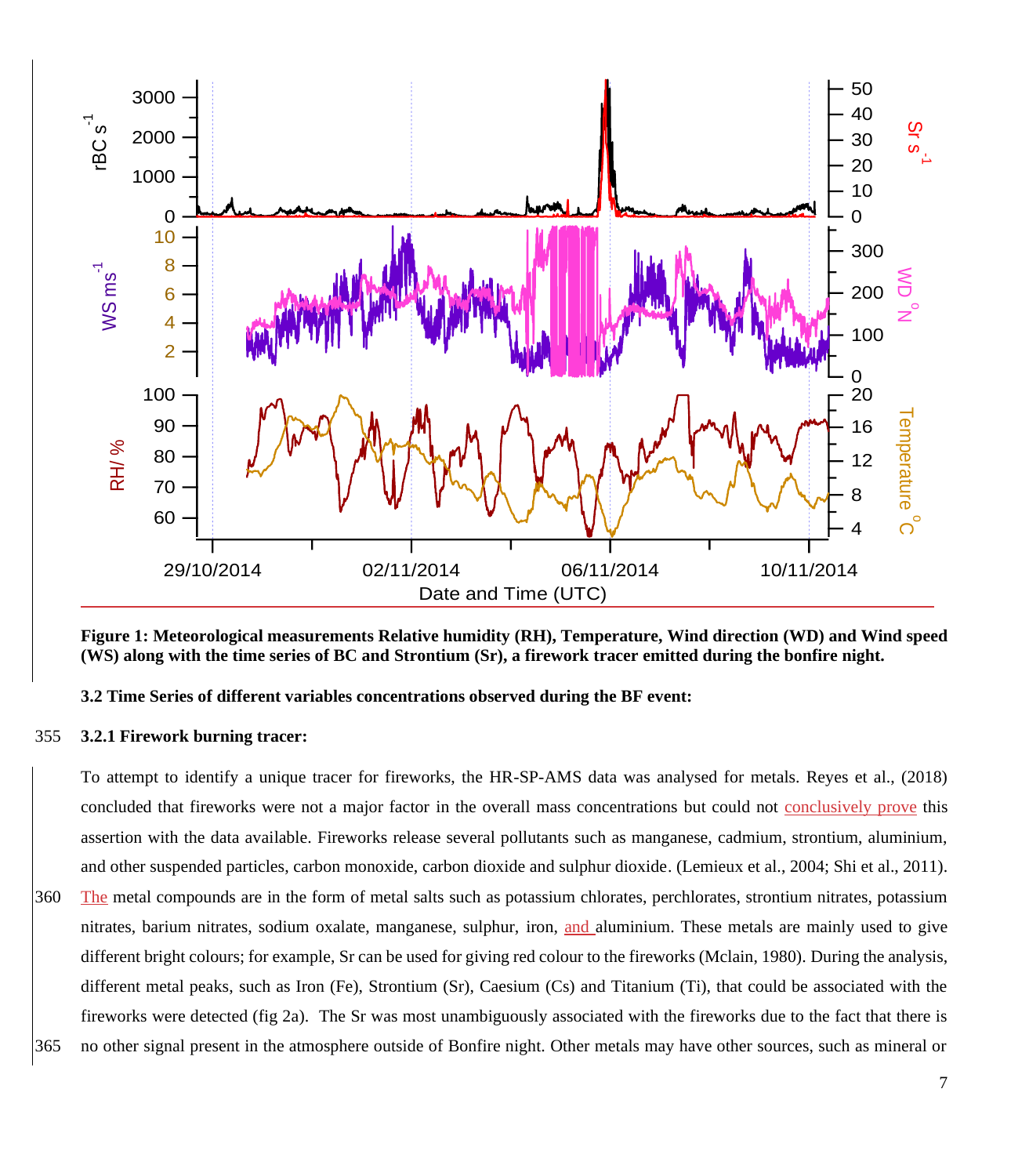brake dust in the case of iron, may be receiving signal interference from other mass spectral peaks. The highest peak of Sr concentrations i.e.,  $53.6 s^{-1}$  was detected as compared to the concentrations of Sr, before and after Bonfire event (1.6 s<sup>-1</sup> and  $0.9 s^{-1}$ ).

#### **3.2.2 HR Time series of BC and its coating species**

 $370$  Figure 2b shows that the signals associated with refractory BC (rBC) and its coating species (Org, SO<sub>4</sub>, NO<sub>3</sub>, Chl and NH<sub>4</sub>) were particularly very high during the bonfire night. The HR-time-series of the whole sampling time-period shows that the majority of non-refractory  $PM_{BC}$  signal was mainly organic matter, having very high concentrations, followed by Chl,  $SO<sub>4</sub>$ ,  $NH<sub>4</sub>$  and NO<sub>3</sub>. It is worth mentioning that the signals of these aerosols were very high during the bonfire night as compared to before and after time period except the NO<sub>3</sub> signal which was  $0.8 s<sup>-1</sup>$  before bonfire event on 30<sup>th</sup> October at 8:30 am and 1.8 375 s<sup>-1</sup> after bonfire night on 7th November at 4:15 pm. The high Chl peak was strongly related with Bonfire night, expected because wood burning is an important source of chloride in the atmosphere (Lobert et al, 1999). Fireworks can also be a source of Chl because chlorates and perchlorates can provide oxygen for the combustion of fireworks. Also, the high peak of nitrate can be linked with the combustion sources such as wood burning and biomass burning emissions (Reyes et al. 2018). The peak signals for rBC and organic aerosols were at different times such as the concentrations of rBC started increasing first at 07:54 380 pm followed by organic aerosol concentrations increasing at 8:30 pm to 9:00 pm (highest).

#### **3.2.3 Correlation analysis of rBC with other pollutants**

The HR-SP-AMS data was compared against those of other instruments such as AE31, CIMS, MAAP and AMS presented in the previous studies (Reyes et al, 2018; Priestley et al., 2018a) and a statistically significant correlation (see table S2, S3, S4 in supplementary information) was found between the black carbon measured by three different instruments, i.e., rBC from 385 HR-SP-AMS, eBC from MAAP and eBC and BrC from AE31. The BC measured by AE31 and MAAP was named as eBC (equivalent BC) according to (Petzold et al., 2013) recommendations. Reyes et al., 2018 measured eBCwb (equivalent Black carbon emissions from wood-burning) and eBCtr (eBC<sub>tr</sub> (equivalent Black Carbon emission from traffic) at 470 nm and 950 nm with the mass absorption cross-section (MAC) of 31.1  $m^2 g^{-1}$  and 15.4  $m^2 g^{-1}$  while eBC from MAAP was measured at 630 nm with MAC of 6.67 m<sup>2</sup> g<sup>-1</sup>. A very high concentration of rBC and eBC was measured from all instruments that could detect

390 these. The peak of Brown Carbon (BrC) measured by  $\overline{AE31}$  was also very high during the event night and indicates a woodburning source (details found at Reyes et al., 2018).

Reyes et al., (2018) used AMS to estimate the concentrations of Particulate Organic Oxides of Nitrogen (PONs), i.e., 2.8 µgm<sup>-3</sup> Particulate organic oxides of nitrogen (PONs) were estimated using the m/z 46: 30 ratios from aerosol mass spectrometer (AMS) measurements, according to previously published methods. The study also identified two PON factors into primary

395 PON and secondary PON by applying ME-2 source apportionment on organic aerosol concentrations from different sources after modification of fragmentation table. Figure 2d shows the time-series of rBC, Primary Particulate organic oxide of nitrogen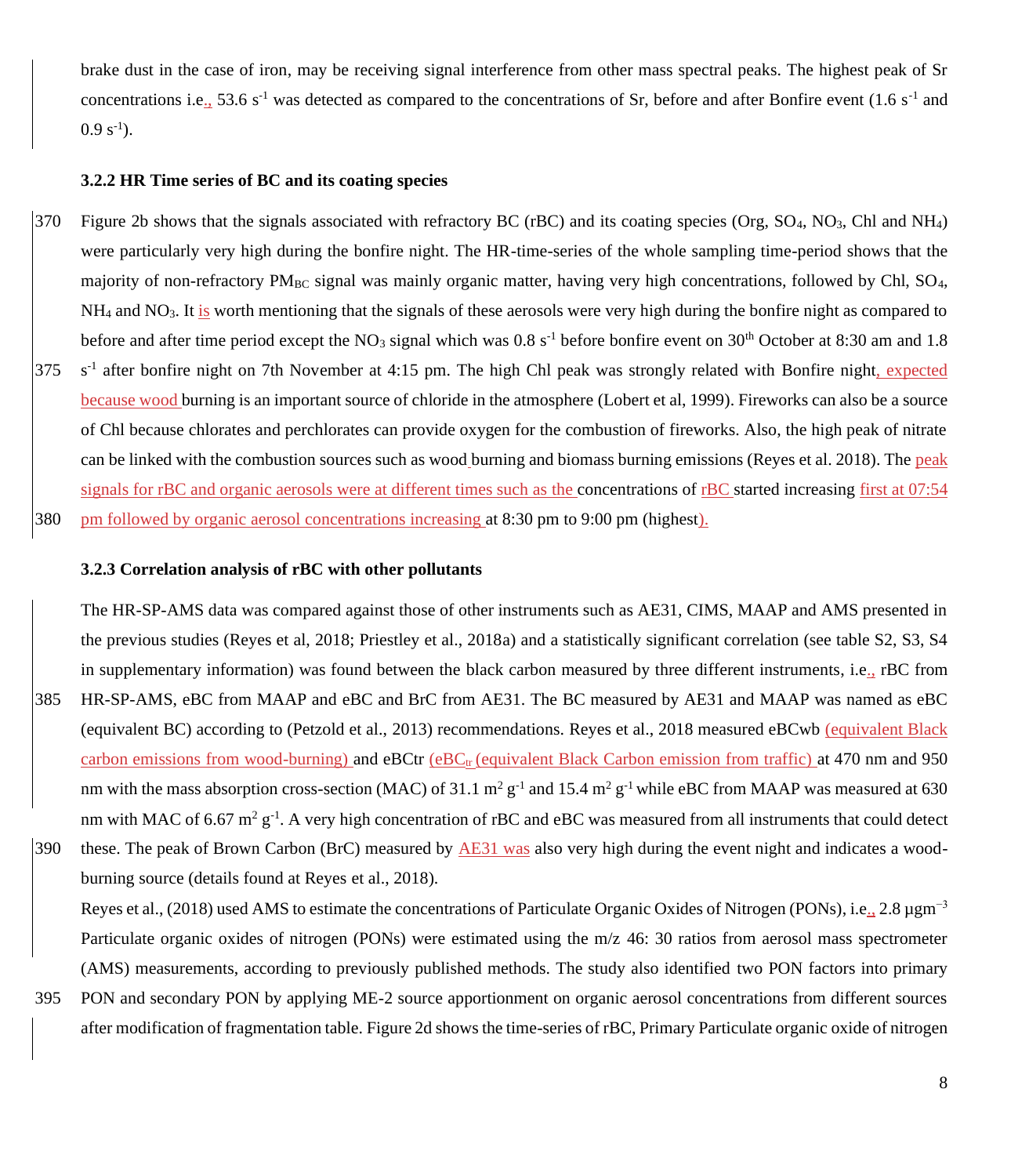(pPON) and Secondary Particulate organic oxide of nitrogen (sPON). The result in fig 2d showed that the concentration of up to 2.8 μgm<sup>−3</sup> for PON was detected which was over the detection range as reported by Bruns et al. (2010). Moreover, BC was also detected with very high signals of  $3400 s^{-1}$ . The reason behind this high correlation is that rBC is a primary pollutant, so 415 it is well correlated with the primary PON as both are directly emitted from the bonfire event. While the correlation of rBC





**Figure 2. Timeseries of different variables observed during bonfire event. (a) Time series of various metal pollutant concentrations, (b). Time series of High Resolution rBC concentrations and its coating species (Organics and**  420 **Inorganics), (c) Time series of Black Carbon measured by different instruments i.e HR SP-AMS (rBC), AE31 (eBC** 

**and BrC) and MAAP (eBC), (d) Time series of rBC, primary (pPON) and secondary (sPON) organic nitrate.**

425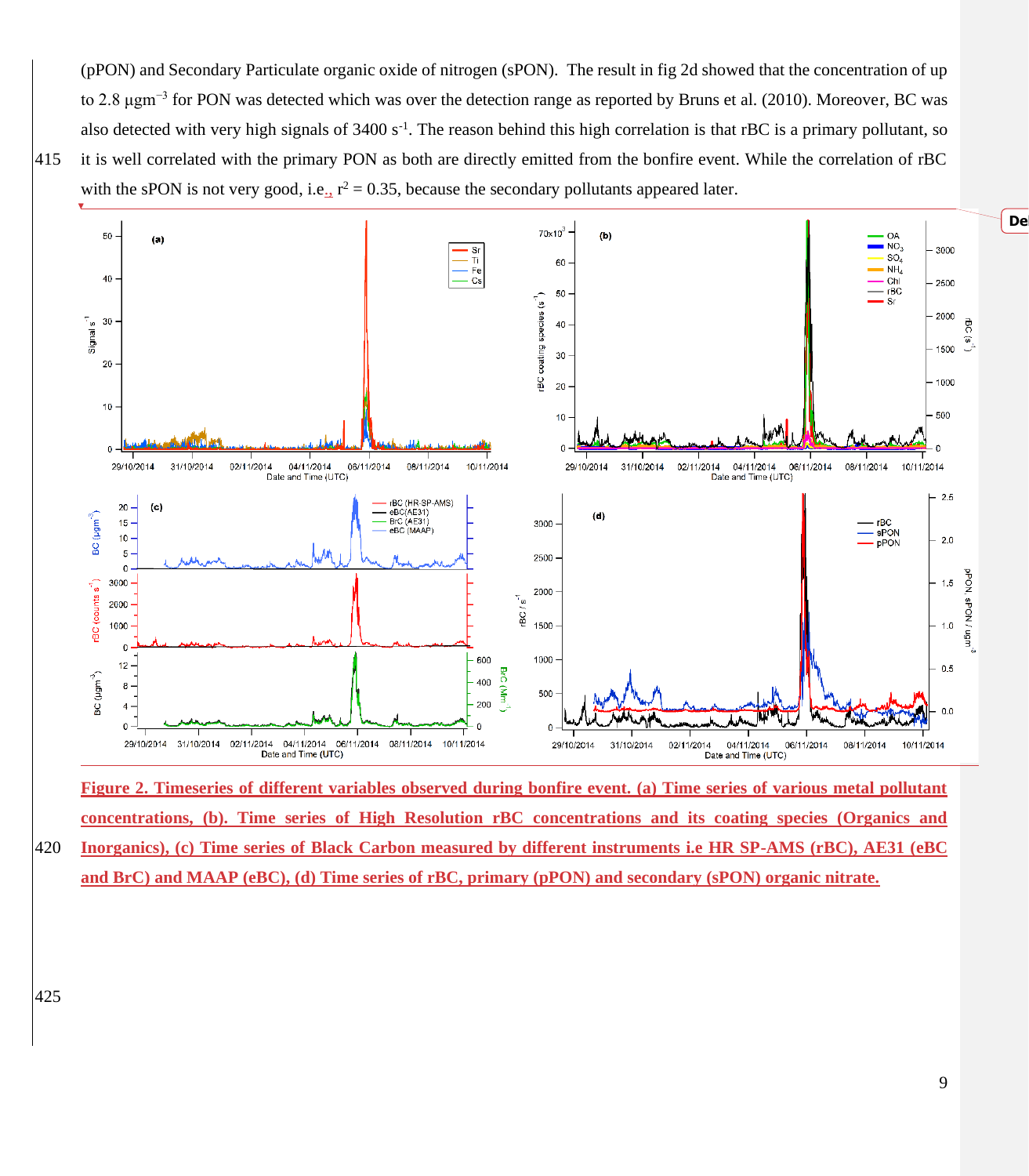#### **3.3 BC Source apportionment analysis**

#### **3.3.1 PMF factorisation result**

- 430 To provide a baseline result and explore the effect of adding fullerene signals, the factorisation was first performed in a standard configuration without the inclusion of fullerene signals in the data matrix. The f-peak parameter was varied between -2.0 and  $+2.0$  with fpeak interval of 0.2 and model error of 0.10. The result shown in the supplement is the five-factors solution (fig S1a and S1b), shown for the purposes of comparison with the solution presented below. The factors are identified as BC and MO-OOA, SV-OOA, BBOA, Hydrocarbon-like OA and domestic burning. In that case, only two unambiguously bonfire night 435 sources of BC were identified, with a degree of 'mixing' or between the bonfire night factor and traffic noted in the HOA
- factor, which manifests as common features in the time series and profiles. Also, the SV-OOA and domestic burning factors also exhibit mixing in their timeseries as well. While 5 factors could be resolved, the factorisation without fullerene signals was judged to be poor.

Next, PMF was performed with the inclusion of Fullerene data and for the selection of optimum number of factors, a

- 440 stepwise approach was used, beginning with a 2-factor model and successively adding factors up to a maximum of six. In our case, five-factors gave the best solution based on the criteria of Q/Q<sub>exp</sub> near 1, the squares of scaled residuals' total sum and all the matrix points fitted within their expected error (Paatero et al., 2002). The rotational ambiguity of the five-factorssolution was explored by varying the f-peak between -2.0 and +2.0 with fpeak interval of 0.2. The changes in the fractional contributions of the PMF factors was very small for all the factors, indicating a low amount of rotational freedom. The solution for fpeak=0
- 445 was used for all subsequent work, as also recommended by Paatero et al. (2002). In order to test whether any of the factors could be associated with fireworks, PMF analysis was also performed to force the inclusion of Sr in the factorisation. For this purpose, the Sr concentrations were upweighted by multiplying the total concentrations of Sr (but not the associated error) by 10, 100 and 1000, but despite this, a factor containing Sr was not found. This implies that none of the HR-SP-AMS factors could be associated with fireworks.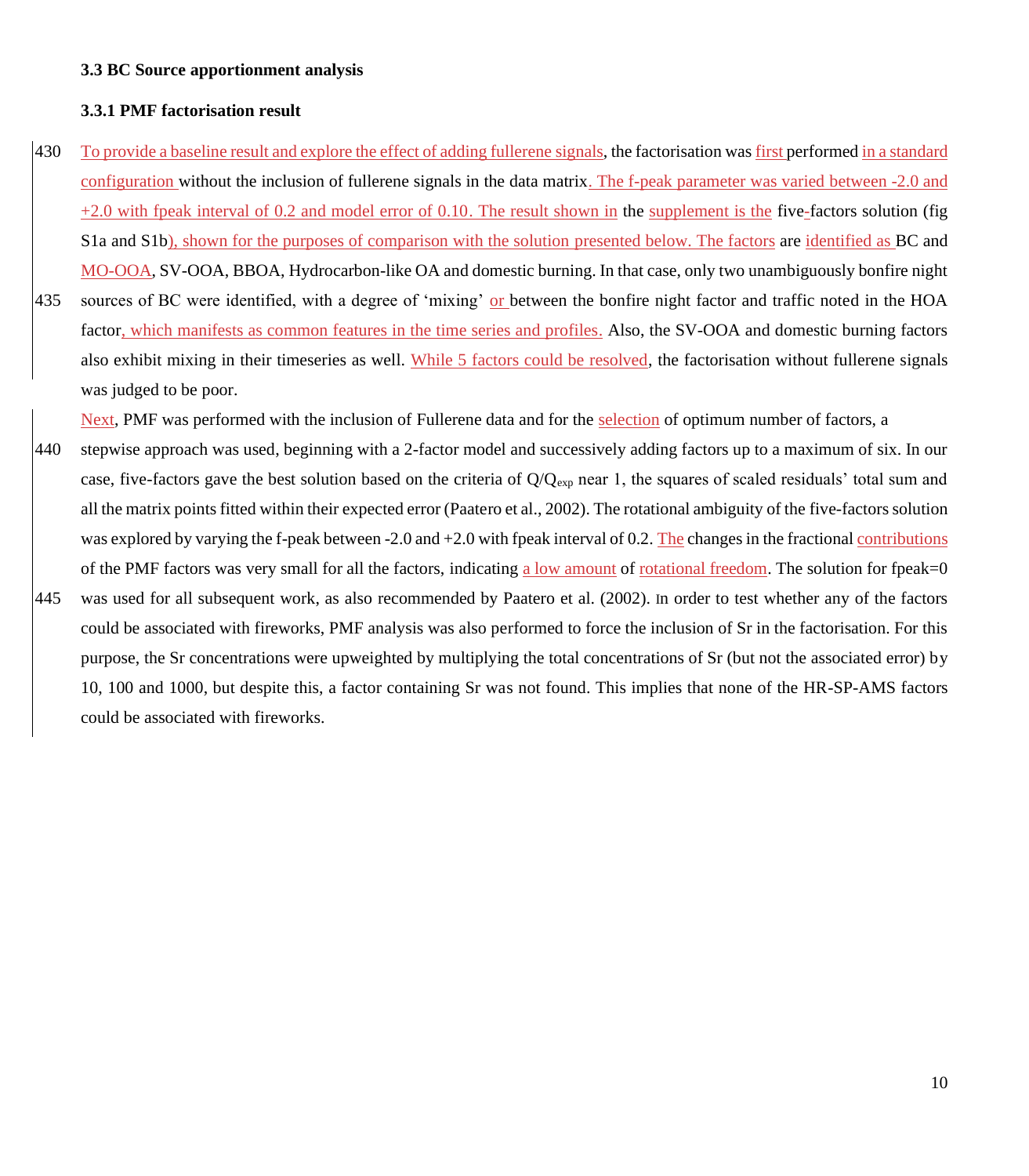

**Figure 3. PMF solution (a) Five factors source profile (BC and MO-OOA, BBOA, Domestic burning OA, Hydrocarbon-Like OA and HOA+Fullerene) (b). The time series of non-bonfire and `bonfire night factors obtained.**

- 465 Fig  $3(a)$  shows the signals concentrations and mass spectra of five different factors. Two of them (HOA+Fullerene and BBOA) are directly linked with the bonfire event. The factors identified as domestic burning and Hydrocarbon-like OA show activity outside of this period and are referred to as non-bonfire night sources. The remaining factor, BC and MO-OOA, is mainly associated with the bonfire but also shows activity outside of this, indicating it has multiple sources.
- The factor identified as 'BC and MO-OOA' (more oxidised oxygenated organic aerosol) is associated with bonfire 470 and non-bonfire sources and identified as such due to its similarity to previously reported profiles, in particular the prominent signal at m/z 44 (CO<sub>2</sub><sup>+</sup>). MO-OOA is often associated with heavily aged secondary organic aerosol (Lanz et al., 2008; Zhu et

**Deleted:** ¶

11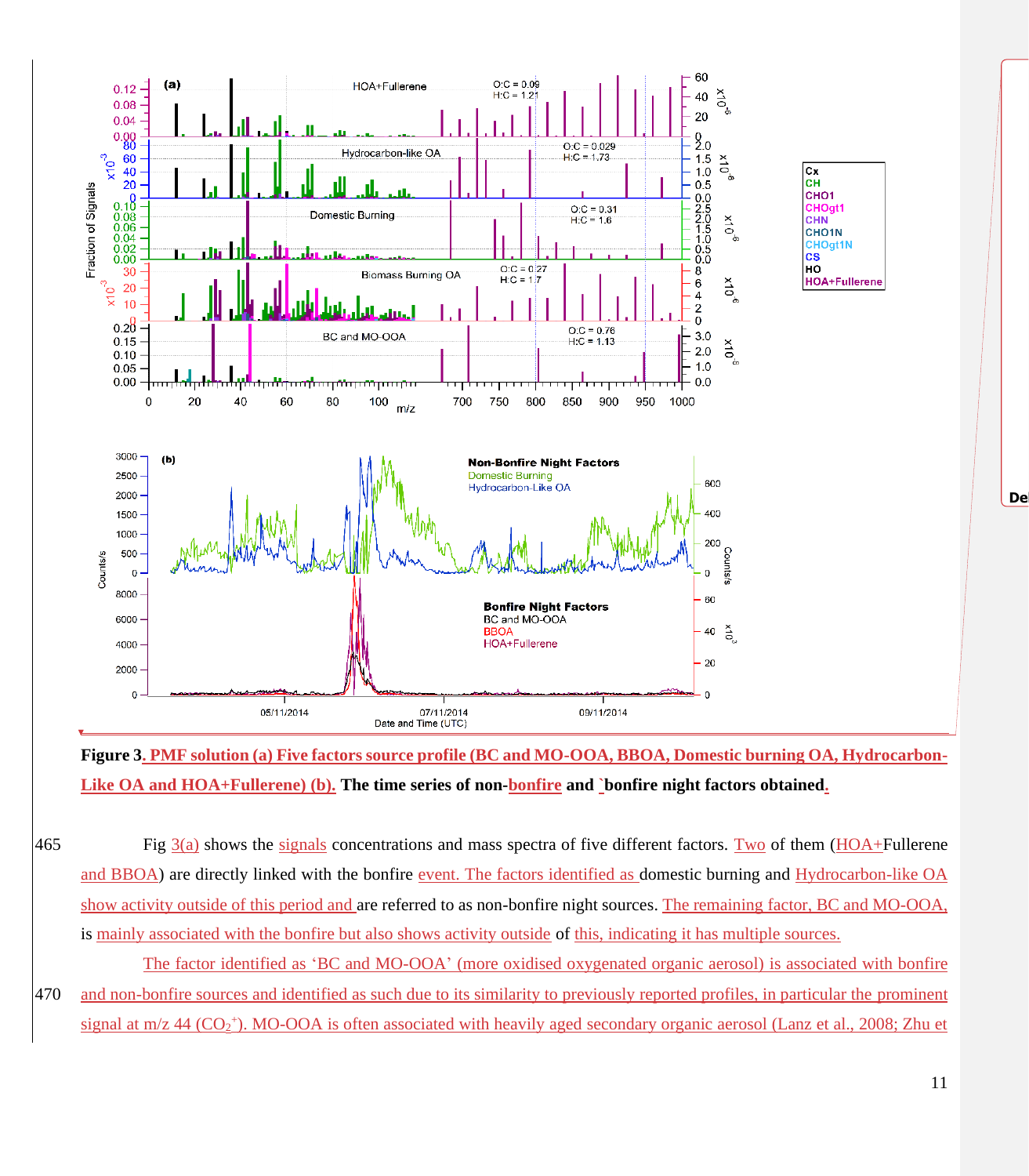al., 2018), but the highly oxygenated material that gives rise to the  $m/z$  44 peak can also be present in biomass burning (Lin et al., 2010). Because of the extensive pyrolysis of these organic aerosol types, the AMS is not capable of distinguishing these,

- 475 so BC and MO-OOA is associated with both bonfire source and SOA outside of the burning period. Another bonfire factor is the Biomass burning OA (BBOA), which had strong signals at m/z 60 and m/z 73 corresponding to levoglucosan and related anhydrous sugars (fig 3a), associated with wood-burning organic aerosols (Alfarra et al, 2007). The time series of BBOA also shows very high signals of  $75x10<sup>3</sup>$  during the biomass burning at bonfire night only (3b).
- 480 'HOA+Fullerene' is also one of the bonfire sources and is heavily weighted by HOA and Fullerene showing a peak at m/z 720 (C<sub>60</sub><sup>+</sup>), possibly due to polycyclic aromatic hydrocarbons can transform into soot containing HOA+Fullerene during combustion (Wang et al., 2015, Wang et al., 2016; Reilly et al., 2000). The time series of HOA+Fullerene also show the very high concentration of 8000 Counts/s only during the bonfire event, so it is identified as one of the bonfire sources (3b).
- The non-bonfire factor 'Hydrocarbon like organic aerosols (HOA)' is related to the traffic emissions (fossil fuel 485 combustion), presenting the high signals at m/z 55 and m/z 57, associated with aliphatic hydrocarbons (Canagaratna et al., 2004). Diesel exhaust is typically dominated by re-condensed engine lubricating oil and consists mainly of n-alkanes, branched alkanes, cycloalkanes, and aromatics (Canagaratna et al., 2004; Chirico et al., 2010), leading to high signal at the ion series  $C_nH_{2n+1}$ <sup>+</sup> and  $C_nH_{2n-1}$ <sup>+</sup>. In particular, m/z 57 is a major mass fragment and often used as a tracer for HOA (Zhang et al., 2005). The next factor had high signals at  $m/z$  43,  $m/z$  55,  $m/z$  57 and  $m/z$  60, which is concordant with hydrocarbon-like OA from
- 490 traffic emission and BBOA from biomass burning, but was observed outside of the bonfire event, so this factor was associated with domestic wood-burning (Allan et al., 2010).

When inspecting the HOA+fullerene component of the mass spectral, it is found that it varies between different factors, with the maximum signal contributions of the various factors being:  $HOA = 2.5 \times 10^{-6}$ , domestic burning =  $2.5 \times 10^{-6}$ ,  $BBOA = 8x10^{-6}$  and BC and MO-OOA =  $3.0x10^{-6}$ , HOA+Fullerene =  $60x10^{-6}$ . Onasch et al. (2015) reported that the variations

495 within the mass spectral region of fullerene signal were negligible, which is contrary to the results presented here. But in our case, all the factors except 'HOA+Fullerene' factor have very low signals contributions, so it is difficult to conclude with confidence that these variations represent anything physical.

In previous AMS studies, cooking could be one of the important sources of  $PM_{2.5}$  (Sun et al., 2013), but in this study cooking was not identified by PMF because it is not co-emitted with rBC and so is not vaporised by the HR-SP-AMS.

500

#### **4 Discussion**

## **4.1 Correlation between different pollutants**

Correlation analysis gives an effective way of quickly gaining an idea of how variables are related with one another. The data analysis software 'openair' was used to generate the hierarchical cluster analysis chart (Carslaw and Ropkins, 2012) using the 505 'corplot' function on the bonfire night data only. Hierarchical cluster analysis (HCA) provides an effective way of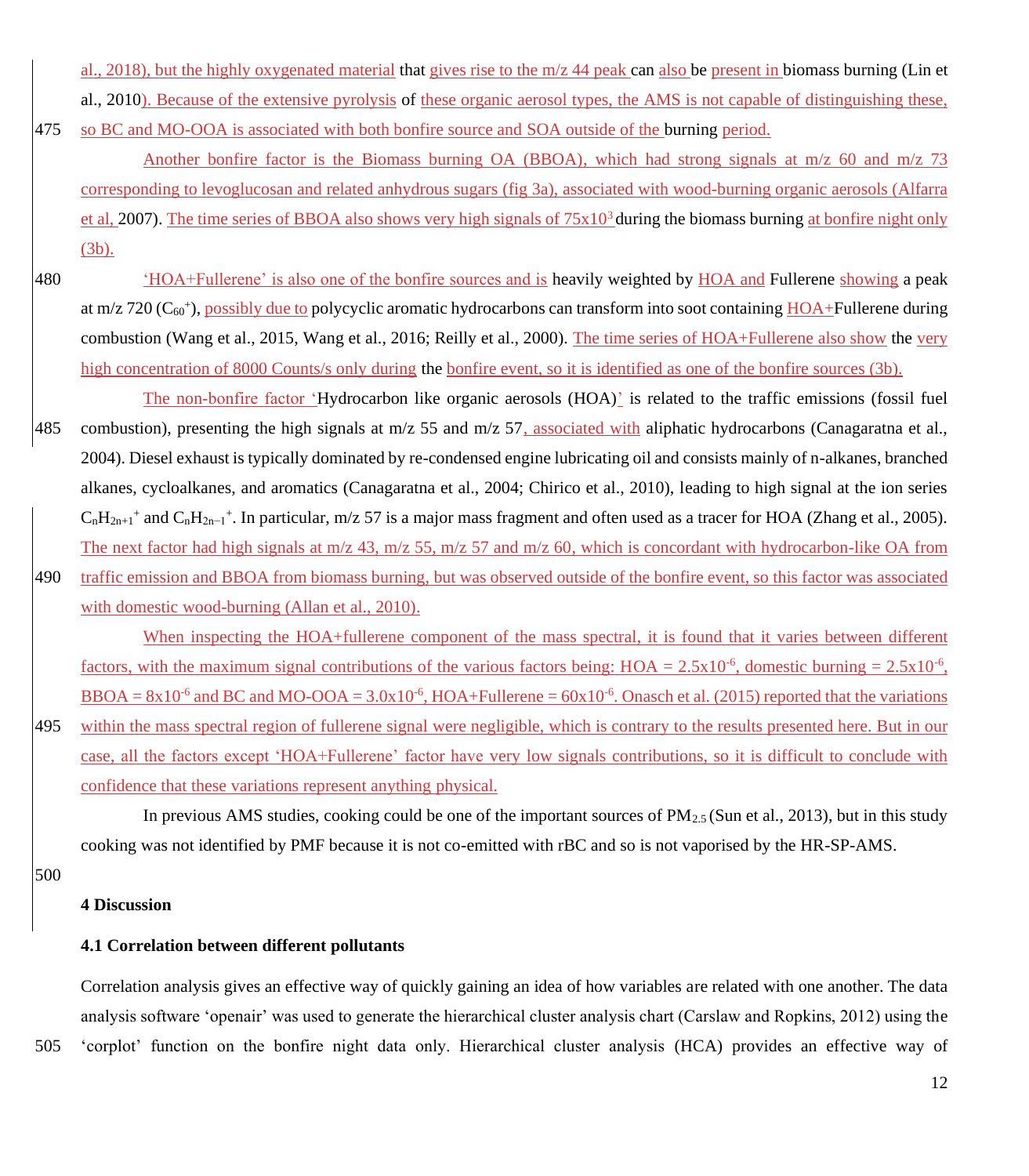understanding of the order how different variables appear due to their similarity in one another. Variables from this and previous publications. A dendrogram was plotted to provide additional information to help visualising how groups of variables are related to one another. The explanation of all these time series names and how they were measured is given in table 1.



### 515

520

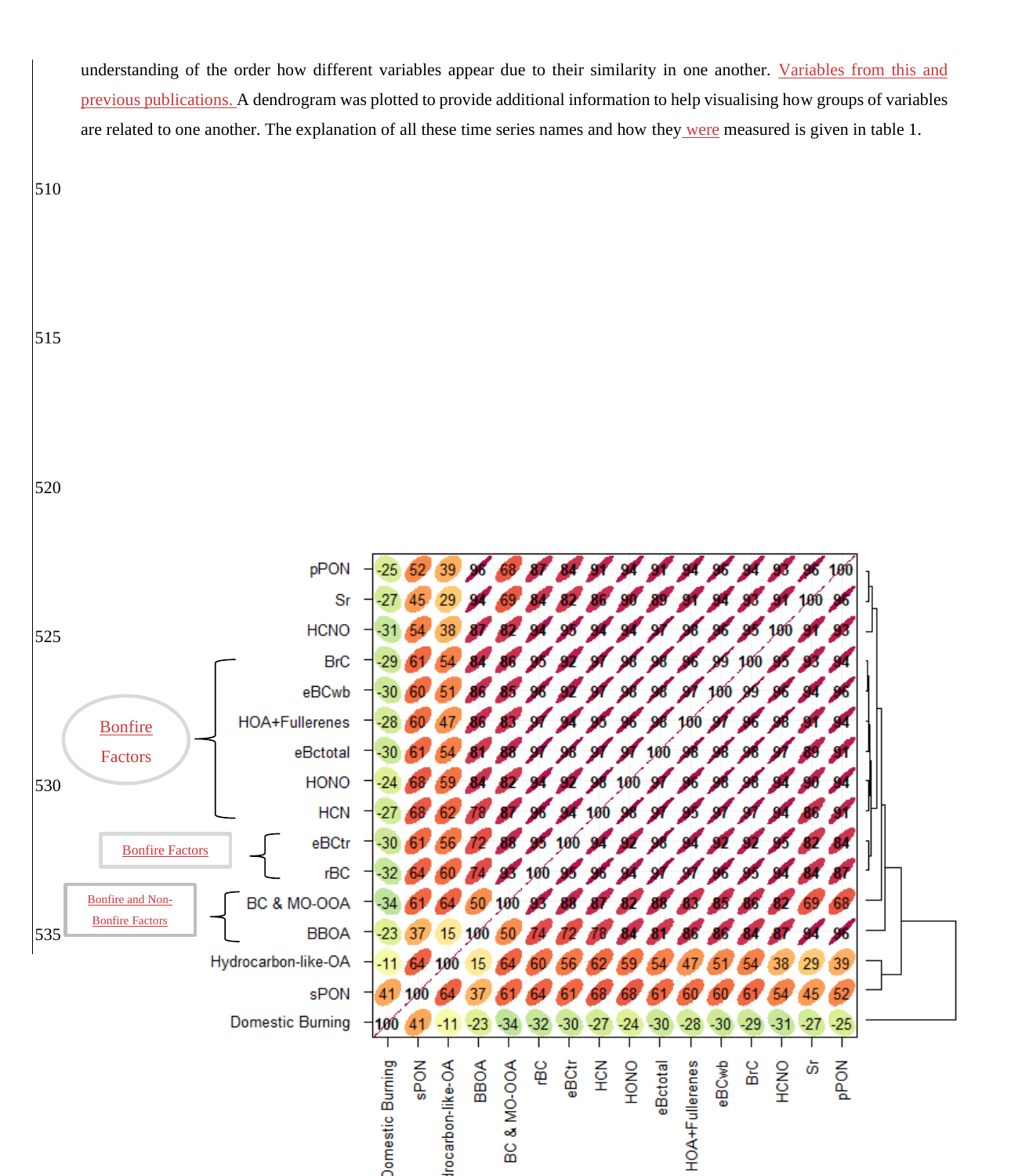#### **Figure 4: The similarity between different pollutant time series through hierarchical cluster analysis (HCA)**

In fig  $\pm$ , a significant correlation was observed between HOA+Fullerene, eBC<sub>total</sub>, HONO, HCN, rBC. The reason is that all of these are primary pollutants and directly released from the bonfire emissions. HCN and HONO are nitrogen containing gases that were released during the bonfire night from the wood fires (Le Breton et al., 2013; Wang et al., 2016).  $eBC<sub>tr</sub>$  has also

- 585 shown a strong correlation with the rBC because it is also contributed to by primary pollutants and is also influenced by the bonfires. MO-OOA and BBOA have a very close relationship, which indicates that both are bonfire factors, but on the other hand MO-OOA also has relationship with the secondary sources as discussed previously. Hydrocarbon-like OA and sPON have a close similarity because just like sPON, the peak of Hydrocarbon-like OA has been observed before and after the event night. The firework tracer Sr has shown some correlation with pPON and BBOA, but their peaks occurred at slightly different
- 590 times. So, in spite, of the high correlation, this implies that they are not identical, and 'Sr' is behaving as a separate factor when subject to PMF analysis. It could be that if the firework display occurred at the beginning of the bonfire event their emissions maybe coincident with the pyrolysis emissions on bonfire begin to be lit, as distinct from the smouldering emissions later (Haslett et al., 2017). But without specific knowledge of the timings of the events that contribute to these emissions, it is difficult to reach firm conclusions. This, coupled with the fact that Sr could not be associated with any of the factors in this
- 595 study, would be consistent with Reyes et al. (2018) in concluding that fireworks are not a significant source of the material observed.

A correlation was seen between BrC and eBCwb, which is expected, as BrC is normally associated with wood-burning. And the last factor i.e., domestic burning is behaving as a separate factor and showing no or very less correlation with any sources.

Based on HCA plot, a time series graph was also plotted to investigate the timings of all pollutants having strong relationship 600 among one another (fig 5). The second group which showed the strong correlation was HCNO and ( $HOA+Full$ erene with the r<sup>2</sup> value of 0.96. Isocyanic acid (HNCO) is another highly toxic, long-lived gas (lifetime of days to decades; (Borduas et al., 2016) emitted from biomass burning (BB) with similar anthropogenic and biogenic sources as HCN. Alternative urban sources of HNCO are attributed to primary activity such as automotive emission (Jathar et al., 2017), residential heating (BB) (Woodward-Massey et al., 2014), and industrial processes (Sarkar et al., 2016), although is clearly related to the bonfire event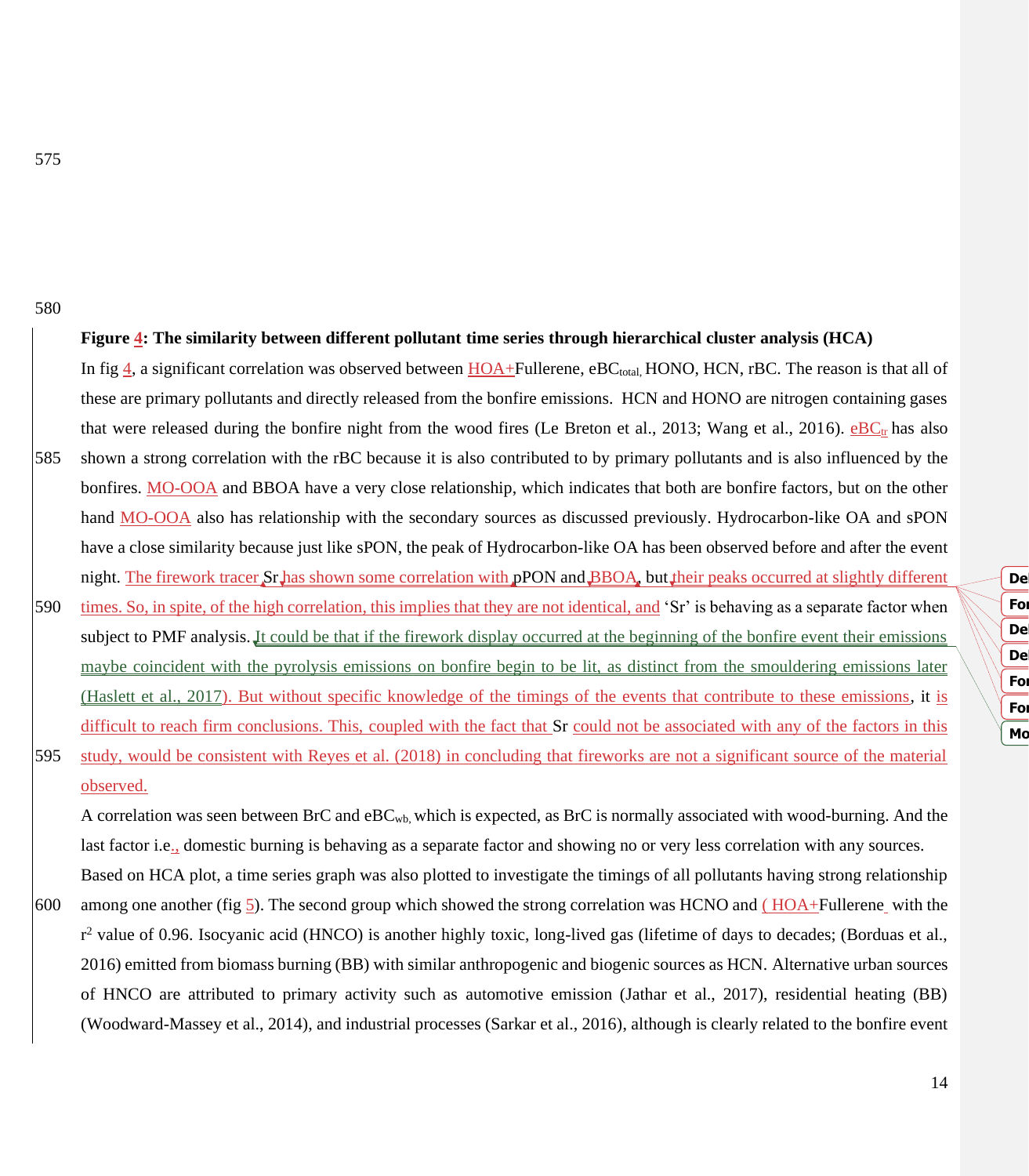here. A reason for the close but not perfect relationship between the groups could be due to their same emission sources but at different stages of the burn during the bonfire night, or possibly different bonfires in the region whose plumes arrived at the 625 site at different times.



630

**Deleted:** ¶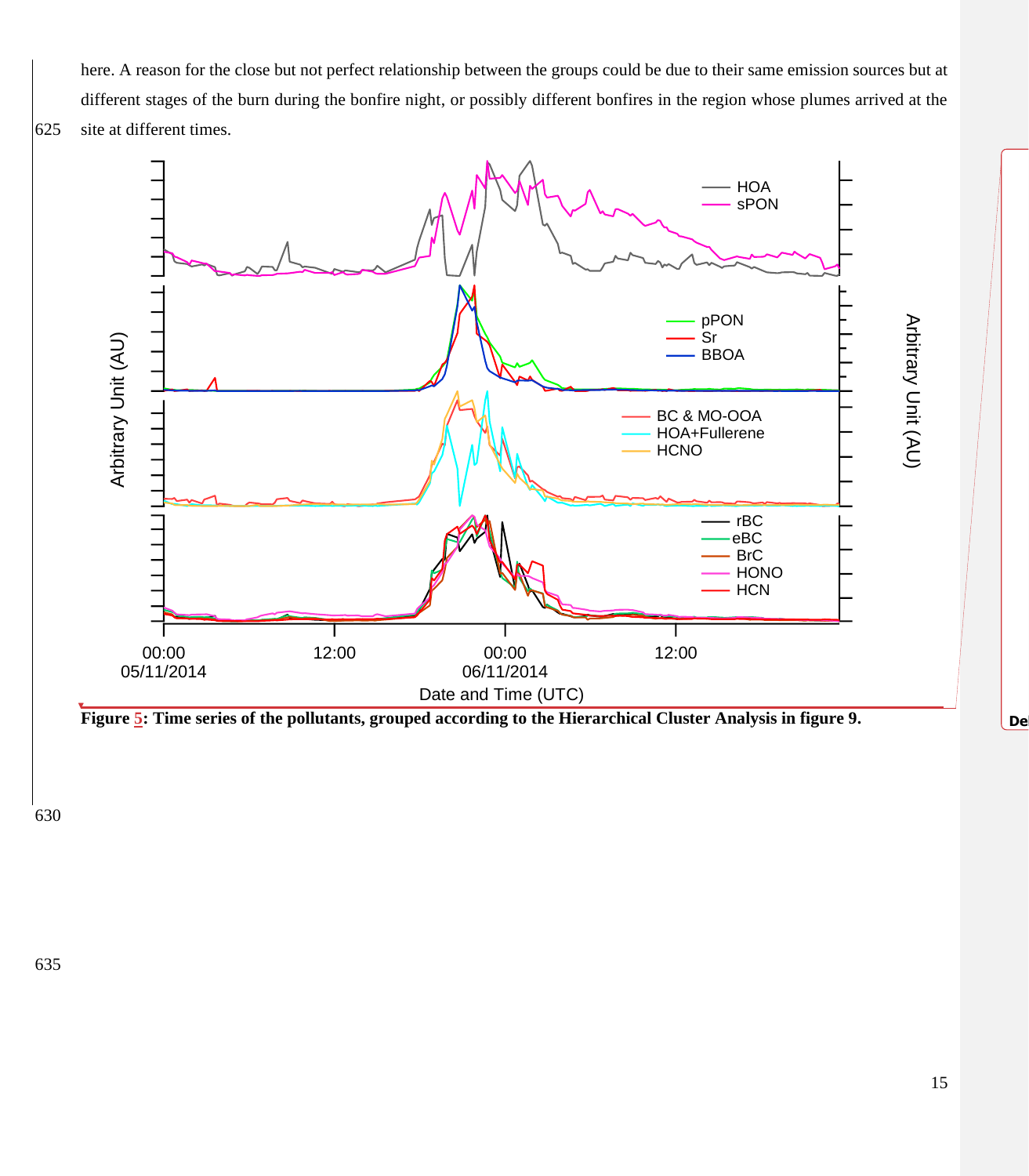| Table 1: Explanation of the time series used in figure 4 and 5. |                                                                                                           |                                  |  |
|-----------------------------------------------------------------|-----------------------------------------------------------------------------------------------------------|----------------------------------|--|
| FamilyCx $(rBC1)$                                               | <b>Refractory Black Carbon</b>                                                                            | Measured from HR-SP-AMS          |  |
| $eBC$ <sup>2</sup>                                              | <b>Black Carbon</b>                                                                                       | Measured from MAAP               |  |
| BrC <sup>2</sup>                                                | <b>Brown Carbon</b>                                                                                       | Measured<br>from<br>Aethalometer |  |
|                                                                 |                                                                                                           | AE31                             |  |
| <b>BC</b> total                                                 | <b>BC</b><br>AE31<br>Total<br>from                                                                        |                                  |  |
|                                                                 | $(eBCtr+eBCwb)$                                                                                           |                                  |  |
| $_{\rm eBC}$                                                    | <b>Black Carbon (traffic emissions)</b>                                                                   | Measured<br>Aethalometer<br>from |  |
|                                                                 |                                                                                                           | AE31                             |  |
| $_{\rm eBC_{wb}}$                                               | <b>Black Carbon (Wood-Burning)</b>                                                                        | Measured<br>Aethalometer<br>from |  |
|                                                                 |                                                                                                           | <b>AE31</b>                      |  |
| HONO <sup>3</sup>                                               | Nitrous Acid                                                                                              | Measured from ToF-CIMS           |  |
| $HCN^3$                                                         | Hydrogen Cyanide                                                                                          | Measured from ToF-CIMS           |  |
| HCNO <sup>3</sup>                                               | Isocyanic Acid                                                                                            | Measured from ToF-CIMS           |  |
| <b>HOA+Fullerene</b> <sup>1</sup>                               | Hydrocarbon-like<br>Organic                                                                               | Measured from HR-SP-AMS from     |  |
|                                                                 | Aerosol+Fullerene                                                                                         | HR-SP-AMS                        |  |
| $BC$ and $MO-OOA$ <sup>1</sup> .                                | Oxidised<br>Oxygenated<br>More                                                                            | Measured from HR-SP-AMS from     |  |
|                                                                 | Organic Aerosol                                                                                           | HR-SP-AMS                        |  |
| $pPON^2$                                                        | Organic<br>Primary<br>Particulate                                                                         | Measured<br>by Aerosol<br>Mass   |  |
|                                                                 | Nitrate                                                                                                   | Spectrometer (AMS) by using      |  |
|                                                                 |                                                                                                           | 46:30 ratio (Reyes et al, 2018)  |  |
| $\textbf{sPON}^2$                                               | Secondary<br>Particulate<br>Organic                                                                       | Measured by Aerosol<br>Mass      |  |
|                                                                 | Nitrate                                                                                                   | Spectrometer (AMS) by using      |  |
|                                                                 |                                                                                                           | 46:30 ratio.                     |  |
| HOA <sup>1</sup>                                                | Hydrocarbon-like Organic Aerosol                                                                          | Factor derived by PMF analysis   |  |
|                                                                 |                                                                                                           | from HR-SP-AMS                   |  |
| $BBOA1$                                                         | <b>Biomass Burning Organic Aerosol</b>                                                                    | Factor derived by PMF analysis   |  |
|                                                                 |                                                                                                           | from HR-SP-AMS                   |  |
| $\overline{\text{Sr}^1}$                                        | <b>Strontium Metal</b>                                                                                    | Measured from HR-SP-AMS          |  |
| <b>Domestic Burning</b> <sup>1</sup>                            | Domestic burning                                                                                          | Factor derived by PMF analysis   |  |
|                                                                 |                                                                                                           | from HR-SP-AMS                   |  |
|                                                                 | $\frac{1}{4}$ rBC, Sr, HOA+Fullerene, Hydrocarbon-like OA, Domestic burning, BBOA, BC and MO-OOA (Current |                                  |  |

study) derived by PMF from HR-SP-AMS

<sup>2</sup>pPON, sPON, eBC and BrC, (AE31), eBC (MAAP) (Reyes et al, 2018)

<sup>3</sup>HCN, HCNO, HONO (Priestley et al, 2018a)

16

**Formatted:** Font color: Auto

**Deleted: 5**

**Fo** 

**Formatted:** Font color: Auto **Formatted:** Font color: Auto **Formatted:** Font color: Auto **Fo Fo** 

**Formatted:** Font color: Auto **Formatted:** Font color: Auto **Formatted:** Font color: Auto

**Fo** 

**Formatted:** Font color: Auto **Formatted:** Font color: Auto **Deleted: HULIS<sup>1</sup>**

**Deleted:** HULIS **Formatted:** Font color: Auto **Formatted:** Font color: Auto **Formatted:** Font color: Auto **Formatted:** Font color: Auto

**Formatted:** Font color: Auto **Formatted:** Font color: Auto **Formatted:** Font color: Auto

**Formatted:** Font color: Auto **Deleted:** HULIS **Formatted:** Font color: Auto **Deleted:** Case **Formatted:** Font color: Auto

650 **Deleted: 6**

**Formatted:** Font color: Auto

**Formatted:** Font color: Auto

**Formatted:** Font color: Auto

**Formatted:** Font color: Auto

**Formatted:** Font color: Auto

**Formatted:** Font color: Auto

**For** 

**For** 

**Formatted:** Font: 11 pt, Font color: Auto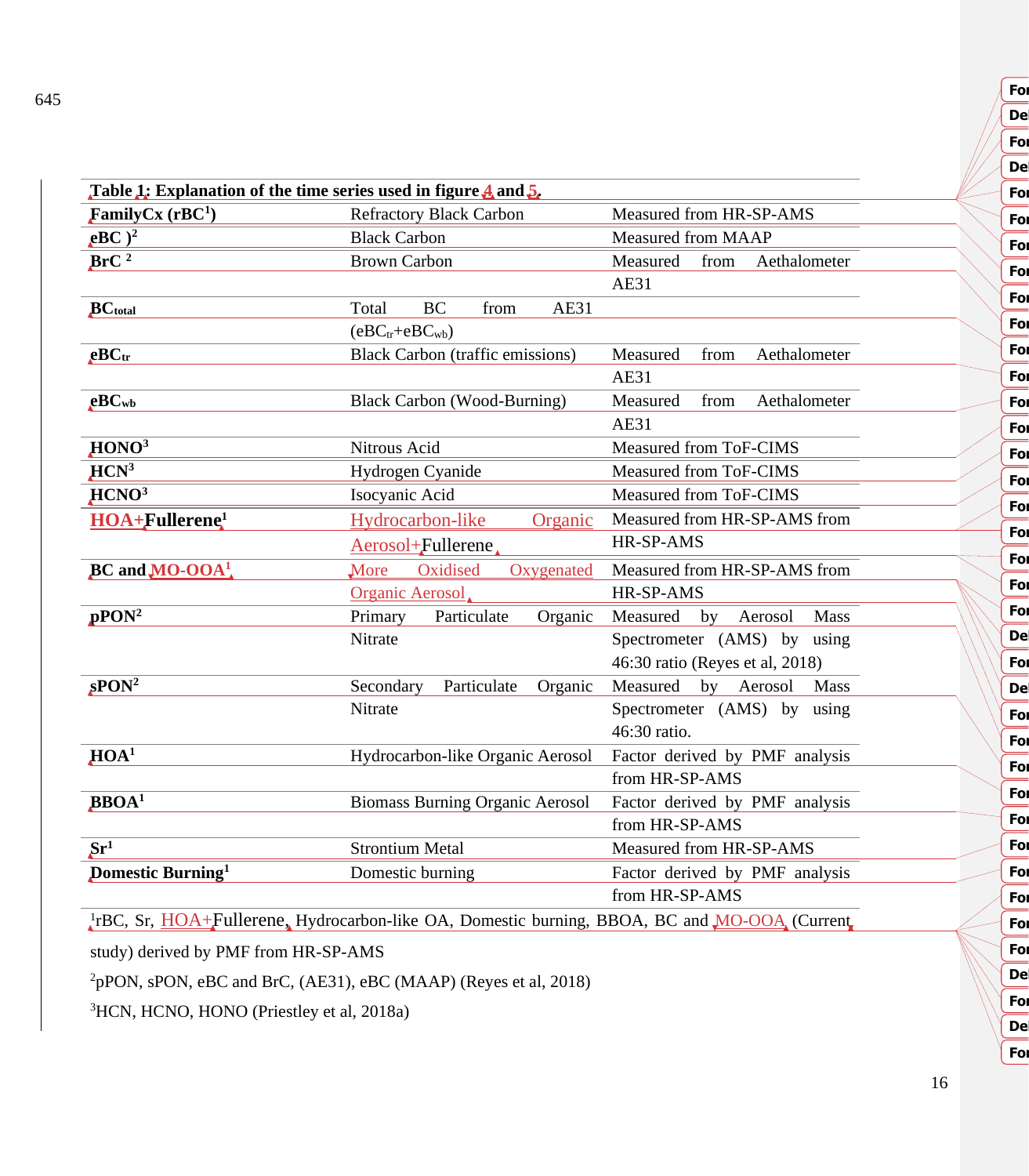Another close correlation was BC and MO-OOA factor with an  $r^2$  of 0.82 with HOA+Fullerene. The reason for this high correlation is because of the very high concentration released during the bonfire event. In terms of sPON and Hydrocarbon-Like OA (traffic emissions), both are showing moderate correlation i.e.,  $r^2 = 0.64$ . The  $r^2$  in this case is much lower than the 690 other grouping because traffic emissions are the primary source, not a secondary source, so their relationship is likely

- - coincidental, maybe modulated by the boundary layer. The last group of pollutants having close correlation included pPON, Sr and BBOA. In a previous research study (Reyes el al., 2018), ME-2 analysis indicated the presence of two different types of PON, in which particularly pPON are primarily emitted along with BBOA concentrations. According to Zhang et al., (2016), PON are related mainly to the primary sources of combustion.

#### 695 **4.2 Relative contributions of the different factors to the HR-SP-AMS signal and the BC budget:**

These results can be used to estimate the relative contributions of the different sources to the overall signal and the black carbon assuming that the divergence of the aerosol in the beam is the same for all particle types and hence the efficiency is same for all particle types. Fig 6(a) illustrates the total signal fraction of BC accounted by each BC sources released during the Bonfire event. The total signal fraction was obtained directly by the PMF analysis. The five factors have been divided into two 700 different categories i.e., Bonfire factors and non-Bonfire factors. The Bonfire factors are HOA+Fullerene and BBOA, while Hydrocarbon-like OA and domestic burning are the non-bonfire sources and BC & MO-OOA having contributions from both. The biggest contribution from the event was BBOA, contributing 54% out of total signal fraction followed by traffic emissions (13%), HOA $+$ Fullerene (11%), BC & MO-OOA (9%) and domestic burning (8%). Fig  $6(b)$  shows the mass fraction of only  $rBC$  (C<sub>n</sub> peaks) from each PMF factor profile. The BC only mass fraction was calculated by multiplying the total signal fraction 705 with the fraction of rBC in each factor and then renormalising to 1. According to analysis, HOA+Fullerene contributed the highest fraction i.e., 42% followed by the non-bonfire factor HOA (traffic emissions) with 27% contribution. The BC & MO-OOA and BBOA have 13% and 10% contribution respectively while domestic burning has the least part with 7% only. Therefore, it has been clearly found that the two major sources of rBC are HOA+Fullerene and traffic emissions. While in fig  $\frac{7}{2}$  shows the quantitative data of BC signals in µg m<sup>-3</sup> after scaling them to the AE31 eBC<sub>950</sub> data. This time series was generated 710 by following the same procedure for BC signal fraction out of total signal fraction and normalising to the total BC signal.

According to the time series, rBC from HOA+Fullerene and BBOA showed the highest signals during the bonfire night-time period followed by BC & MO-OOA, domestic burning and traffic emissions.

715

**Formatted:** Font color: Auto 720 **Deleted:** . **Formatted:** Font color: Auto

**Deleted:** factor 4

**Deleted:** The firework tracer Sr has shown some correlation with pPO So, ide  $\begin{array}{|c|c|c|}\n\hline\n\end{array}$   $\begin{array}{|c|c|}\n\hline\n\end{array}$  **Moved Be** the with from the small ended the small ended the small ended the small ended the small ended the small ended the small ended the small ended the small ended the small ended the small ended the small ended the small ended the small **Formatted:** Font color: Auto **Deleted:** ), however, without specific knowledge of the timings of  $\frac{1}{\sqrt{2}}$  the this of t that  $(20)$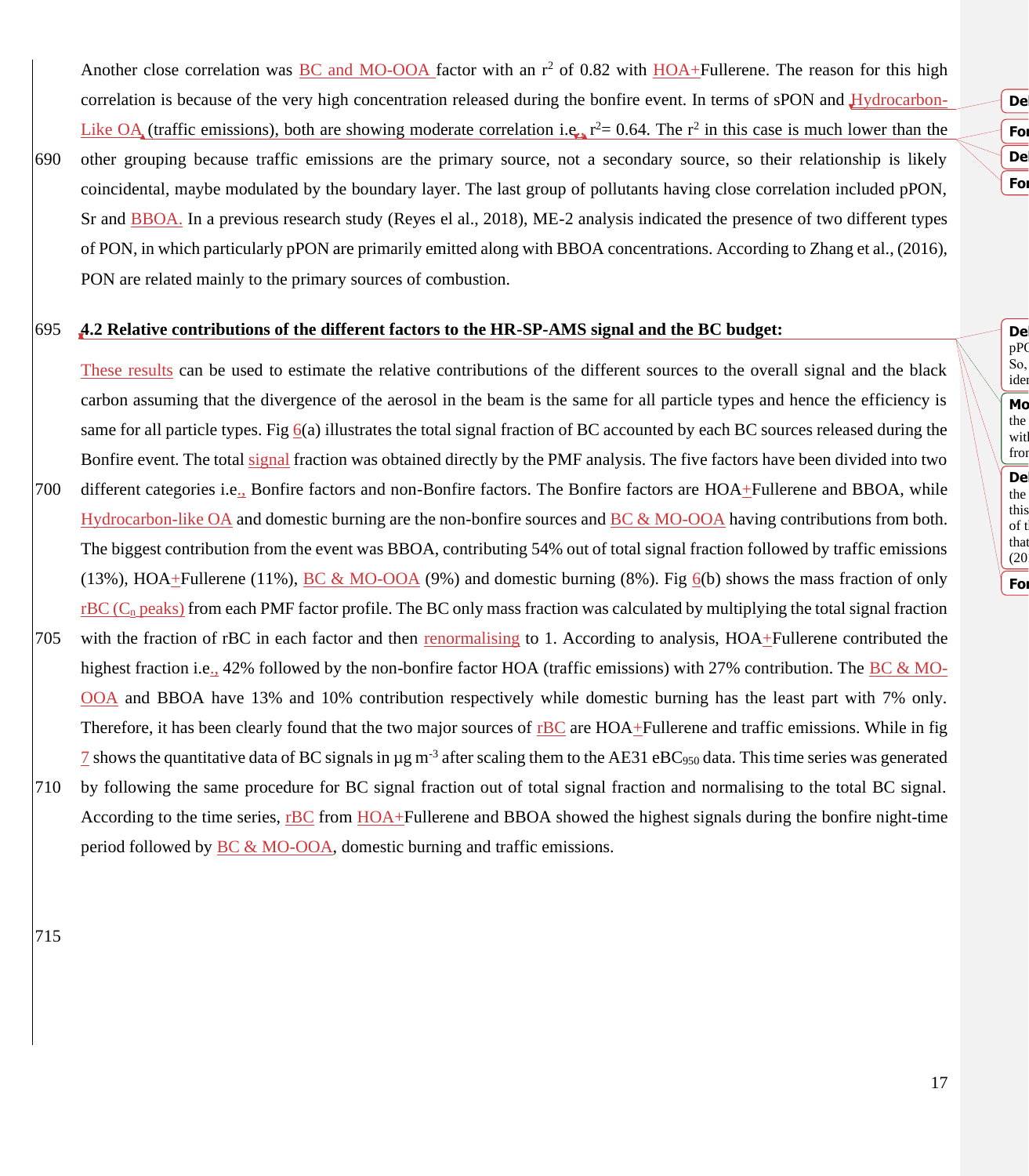

740

735

745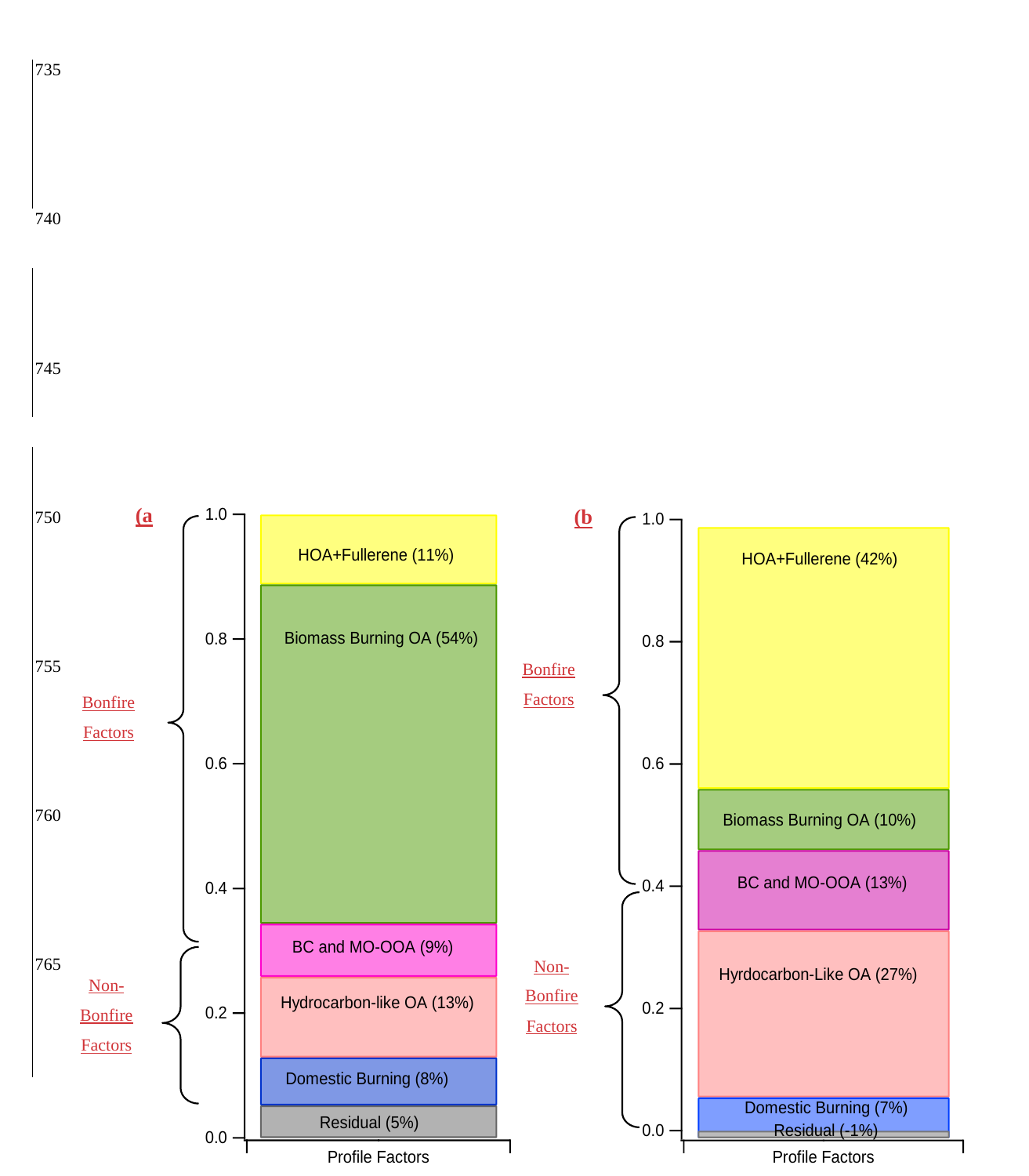**Figure 6. (a) shows the relative contributions of total mass fraction to HR-SP-AMS signal and 6(b) shows rBC mass fraction accounted for by each PMF factors.**



**Figure 7: The contributions of BC signals in µg/m<sup>3</sup>**795 **after normalising it to the concentrations of eBC<sup>950</sup> from aethalometer (AE31) (Reyes et al, 2018).**

#### **5 Conclusion**

This study has shown that for the first time, the inclusion of fullerene data in PMF applied to HR-SP-AMS data can be used to apportion soot into five factors during an event that superimposes emissions from a bonfire event over urban pollution. The

800 **Deleted: ¶**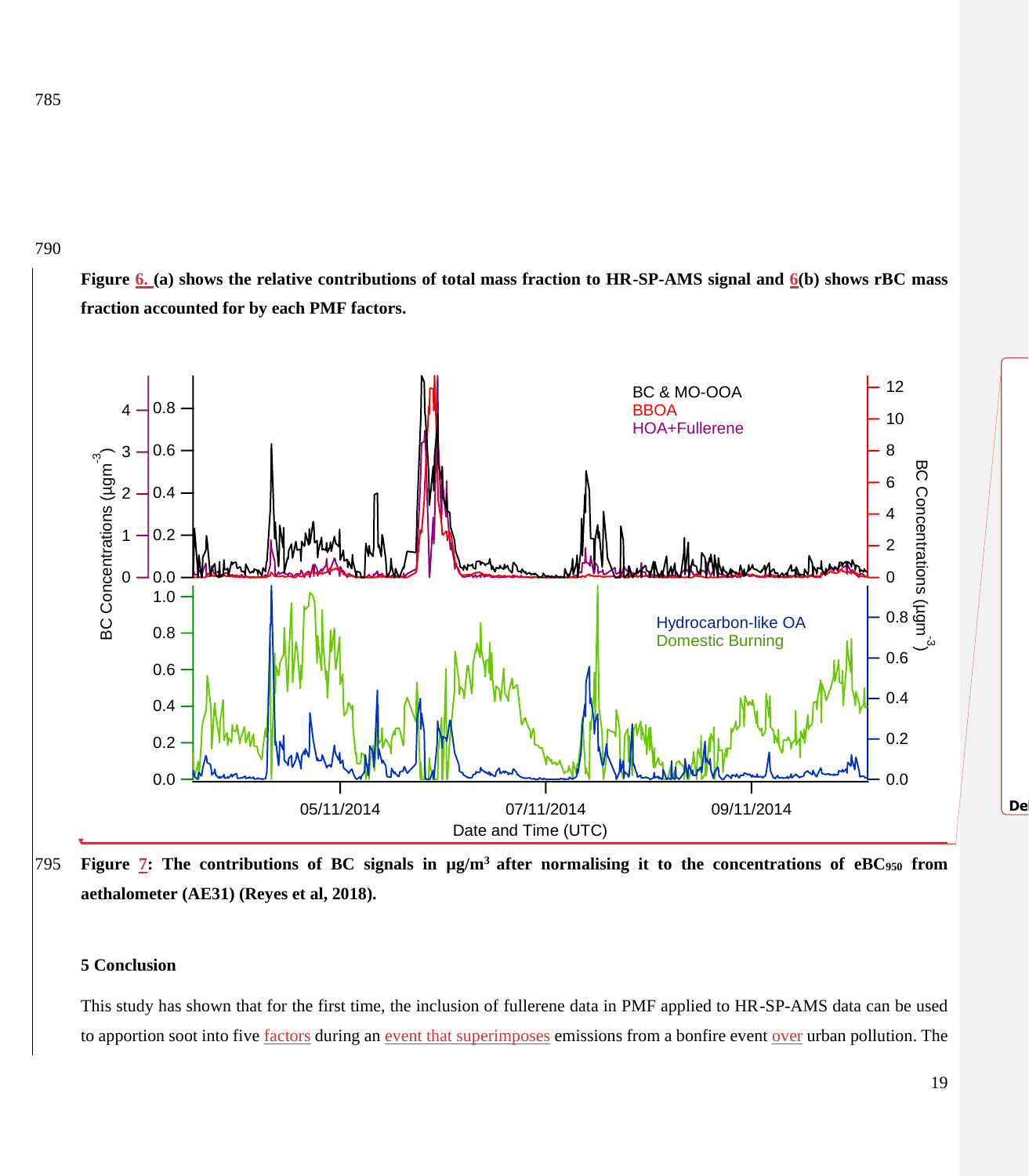five soot sources can be divided into bonfire night factors (HOA+Fullerene, BBOA) and non-bonfire night factors (i.e. domestic wood-burning, hydrocarbon-like organic aerosol) with one factor exhibiting a contribution from both (BC and MO-OOA). Metals were also observed at the time of fireworks display such as Fe, Ti and Cs and Sr. But Sr was most unambiguously associated with the fireworks, due to the fact that there is no other Sr signal present outside of bonfire night. The addition of

805 fullerene signals and a model error value of 0.10 was found to provide the best factorisation results. The fullerene data was successfully incorporated into rBC signals and linked with the bonfire emissions directly while Sr metal signals did not incorporate into rBC or any other factors, implying fireworks were not contributing significantly to the signal. Also, the inspection of the fullerene signals also helped to differentiate between different factors. The results correlate well with the other BC and soot proxies provided by other instruments presented in previous papers and can be used to estimate the relative

810 contributions of the different sources to total BC. This technique will be useful in the future studies to better differentiate between the different soot sources in complex polluted environments.

#### **6 References**

Aiken, A. C., DeCarlo, P. F., and Jimenez, J. L.: Elemental Analysis of Organic Species with Electron Ionization High-Resolution Mass Spectrometry. Anal. Chem., 79, 8350– 8358. 2007.

815 Allan, James Donald; Williams, J.; Morgan, R; Martin, C.; Flynn, M; Lee, J. D.; Nemitz, E; Phillips, GJ; Gallagher, Martin; Coe, H; Contributions from transport, solid fuel burning and cooking to primary organic aerosols in two UK cities. Atmospheric Chemistry And Physics, 10 (2) , 647-668, [doi:10.5194/acp-10-647-2010] 2010

Alfarra, M. R., Prevot, A. S. H., Szidat, S., Sandradewi, J., Weimer, S., Lanz, V. A., Schreiber, D., Mohr, M., and Baltensperger, U.: Identification of the mass spectral signature of organic aerosols from wood burning emissions, Environ. 820 Sci. Technol., 41, 5770-5777, 10.1021/Es062289b, 2007.

Barescut, J.C., Gariel, J.C., Péres, J.M., Olivier, A., Tenailleau, L., Baron, Y., Maro, D. and Fontugne, M.: Measurement of the carbon 14 activity at natural level in air samples. Radioprotection, 40(S1), S791-S796, 2005.

Bond, T. C., C. Zarzycki, M. G. Flanner, and Koch, D. M.: Quantifying immediate radiative forcing by black carbon and organicmatter with the Specific Forcing Pulse,Atmos. Chem. Phys.,11(4),1505–1525, doi:10.5194/acp-11-1505-201, 2011.

825 Borduas, N., Place, B., Wentworth, G. R., Abbatt, J. P. D., & Murphy, J. G.: Solubility and reactivity of HNCO in water: Insights into HNCO's fate in the atmosphere. Atmospheric Chemistry and Physics, 16(2), 703–714. [https://doi.org/10.5194/acp-16-703-2016,](https://doi.org/10.5194/acp-16-703-2016) 2016.

Buchner N, Ale-Agha N, Jakob S, Sydlik U, Kunze K, and Unfried K, et al.: Unhealthy diet and ultrafine carbon black particles induce senescence and disease associated phenotypic changes. Exp Gerontol, 48(1), 8–16, 2013.

830 Bruns, E. A., Perraud, V., Zelenyuk, A., Ezell, M. J., Johnson, S. N., Yu, Y., Imre, D., Finlayson-Pitts, B. J., and Alexander, M. L.: Comparison of ftir and particle mass spectrometry for the measurement of particulate organic nitrates, Environ. Sci. Technol., 44, 1056–1061, https://doi.org/10.1021/es9029864, 2010.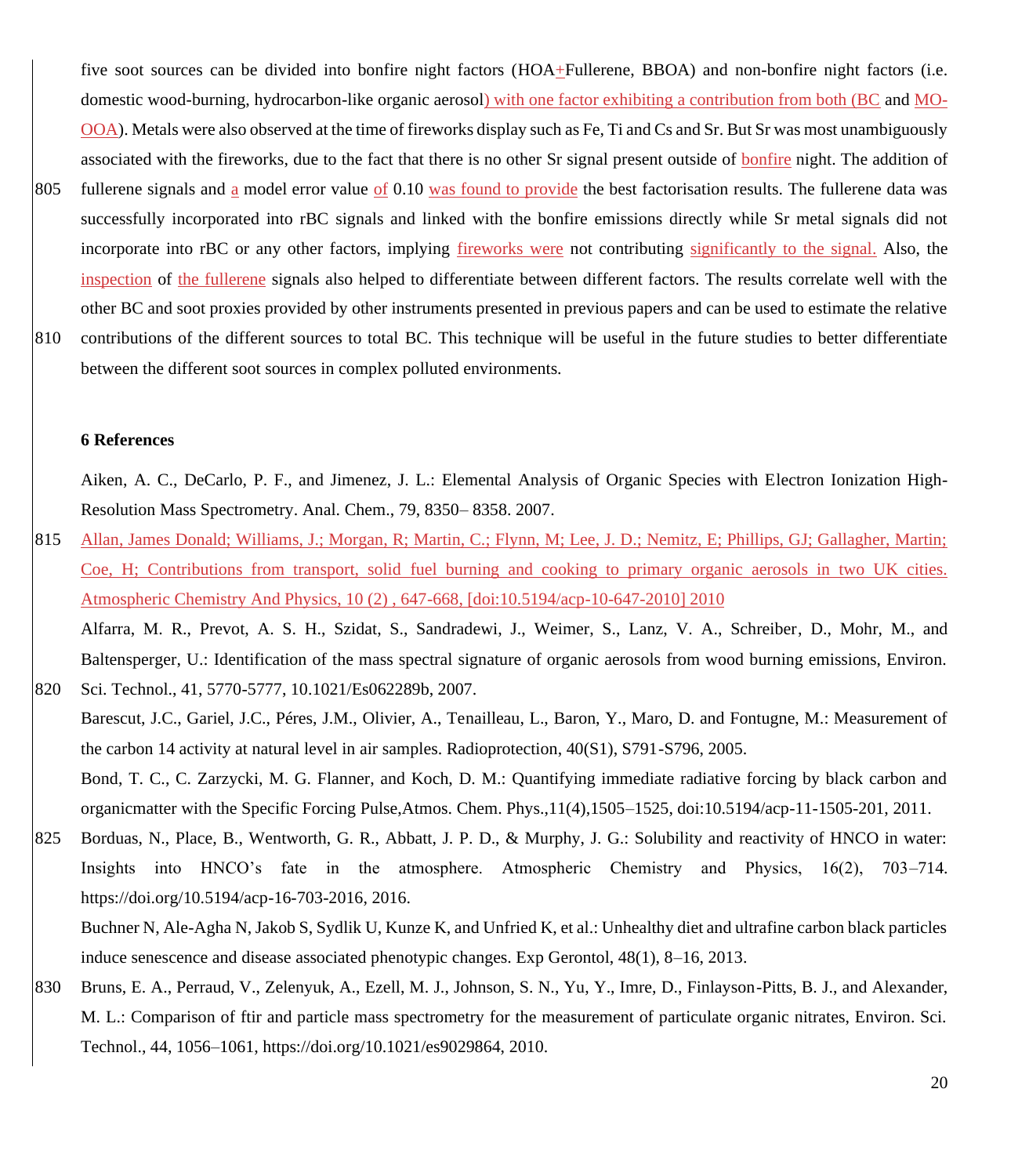**Deleted:** Calace, N., Petronio, B. M., Cini, R., Stortini, A. M.,  $\mathbb{N}$  | Pan mat **Moved down [4]:** Environ. **Formatted:** Font color: Auto **Deleted:** Anal. Chem., 79, 331–348, 2001.¶ **Formatted:** Font color: Auto

Canagaratna, M. R., Jayne, J. T., Ghertner, D. A., Herndon, S., Shi, Q., Jimenez, J. L., Silva, P. J., Williams, P., Lanni, T., Drewnick, F., Demerjian, K. L., Kolb, C. E., and Worsnop, D. R.: Chase studies of particulate emissions from in-use new york city vehicles, Aerosol Sci. Tech., 38, 555–573, https://doi.org/10.1080/02786820490465504, 2004. Canonaco, F., Crippa, M., Slowik, J. G., Baltensperger, U., and Prévôt, A. S. H.: SoFi, an IGOR-based interface for the efficient

- 870 use of the generalised multilinear engine (ME- 2) for the source apportionment: ME-2 application to aerosol mass spectrometer data, Atmos. Meas. Tech., 6, 3649–3661, https://doi.org/10.5194/amt-6-3649-2013, 2013. Cao, J., Xu, H., Xu, Q., Chen, B. and Kan, H.: Fine particulate matter constituents and cardiopulmonary mortality in a heavily polluted Chinese city Environ. Health Perspect., 120 (3), 373-378, 2012. Carbone, S., Onasch, T., Saarikoski, S., Timonen, H., Saarnio, K., Sueper, D., Rönkkö, T., Pirjola, L., Worsnop, D. and
- 875 Hillamo, R..: Characterisation of trace metals with the SP-AMS: detection and quantification. Atmospheric Measurement Techniques Discussions, 8(6). 2015

Chirico, R., DeCarlo, P. F., Heringa, M. F., Tritscher, T., Richter, R., Prevot, A. S. H., Dommen, J., Weingartner, E., Wehrle, G., Gysel, M., Laborde, M., and Baltensperger, U.: Impact of Aftertreatment Devices on Primary Emissions and Secondary Organic Aerosol Formation Potential from in-use Diesel Vehicles: Results from Smog Chamber Experiments. Atmos. Chem. 880 Phys., 10:11545–11563, 2010.

- Cooke, W. F., C. Liousse, H. Cachier, and Feichter, J.: Construction of a  $1^{\circ}$  X  $1^{\circ}$  fossil fuel emission data set for carbonaceous aerosol and implementation and radiative impact in the ECHAM4 model, J. Geophys.Res.,104(D18), 22137–22162, 1999. Carslaw, D.C. and Ropkins, K.: Openair—an R package for air quality data analysis. Environmental Modelling & Software, 27, 52-61, 2012.
- 885 Crippa, M., Canonaco, F., Lanz, V. A., Äijälä, M., Allan, J. D., Carbone, S., Capes, G., Ceburnis, D., Dall'Osto, M., Day, D. A., De- Carlo, P. F., Ehn, M., Eriksson, A., Freney, E., Hildebrandt Ruiz, L., Hillamo, R., Jimenez, J. L., Junninen, H., Kiendler-Scharr, A., Kortelainen, A.-M., Kulmala, M., Laaksonen, A., Mensah, A. A., Mohr, C., Nemitz, E., O'Dowd, C., Ovadnevaite, J., Pandis, S. N., Petäjä, T., Poulain, L., Saarikoski, S., Sellegri, K., Swietlicki, E., Tiitta, P., Worsnop, D. R., Baltensperger, U., and Prévôt, A. S. H.: Organic aerosol components derived from 25 AMS data sets across Europe using a
- 890 consistent ME-2 based source apportionment approach, Atmos. Chem. Phys., 14, 6159– 6176, https://doi.org/10.5194/acp-14- 6159-2014, 2014.

Clark, H.: New directions. Light blue touch paper and retire, Atmos. Environ., 31, 2893–2894,<https://doi.org/10.1016/s1352-> 2310(97)88278-7, 1997.

Colbeck, I. and Chung, M.-C.: Ambient aerosol concentrations at a site in se england during bonfire night 1995, J. Aerosol 895 Sci., 27, Supplement 1, S449–S450,<https://doi.org/10.1016/0021-> 8502(96)00297-2, 1996.

Collaud Coen, M., Weingartner, E., Apituley, A., Ceburnis, D., Fierz-Schmidhauser, R., Flentje, H., Henzing, J. S., Jennings, S. G., Moerman, M., Petzold, A., Schmid, O., and Baltensperger, U.: Minimising light absorption measurement artifacts of the Aethalometer: evaluation of five correction algorithms, Atmos. Meas. Tech., 3, 457-474, 10.5194/amt-3-457-2010, 2010.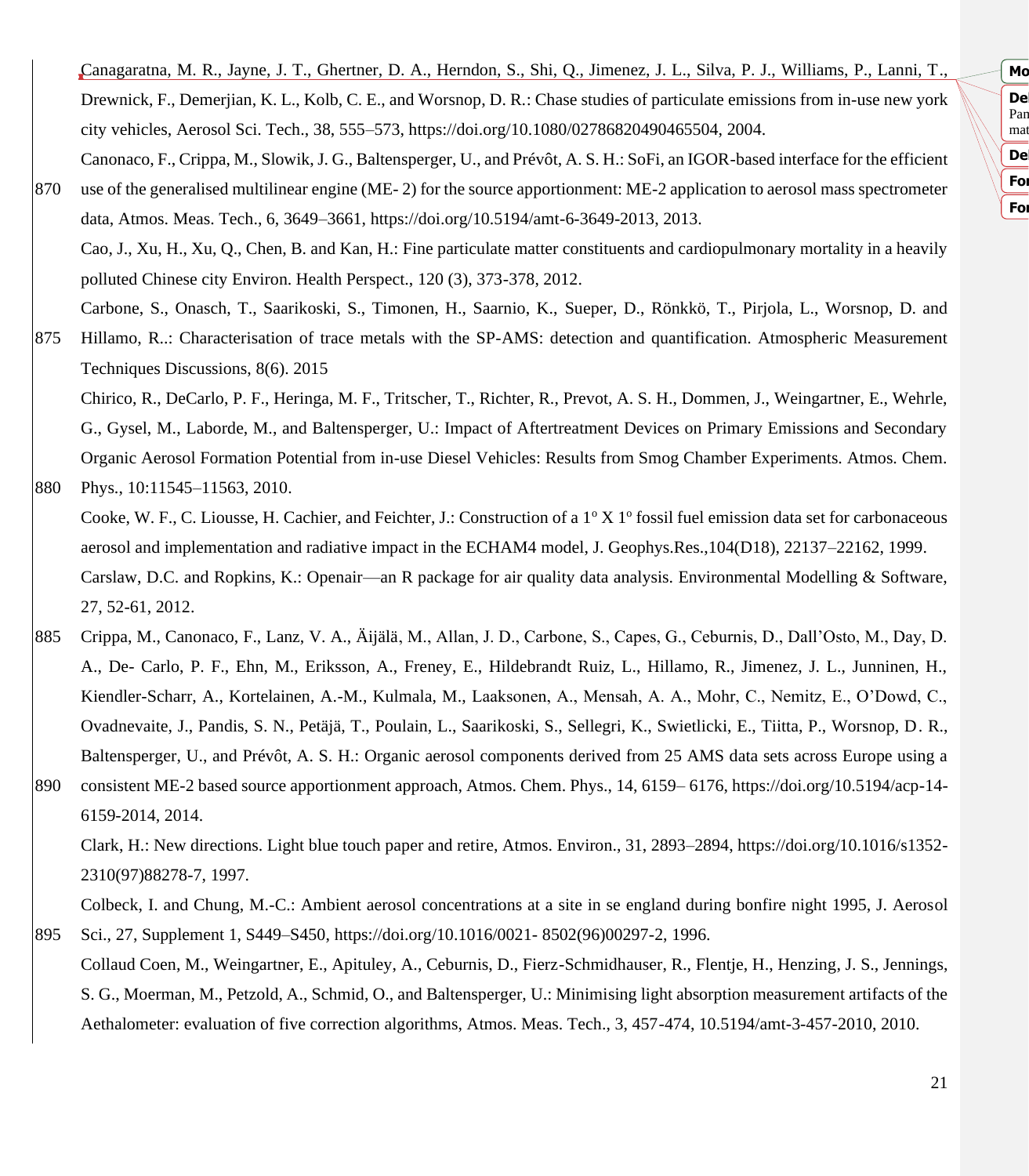Comero, S., Capitani, L. and Gawlik, B.M.: Positive Matrix Factorisation (PMF)–An introduction to the chemometric evaluation of environmental monitoring data using PMF. Office for Official Publications of the European Communities, Luxembourg, 59, 2009.

Corbin, J. C, Othman, A., D. Haskins, J., D. Allan, J., Sierau, B., R. Worsnop, D., Lohmann, U. and A. Mensah, A.: Peak 940 fitting and integration uncertainties for the Aerodyne Aerosol Mass Spectrometer, Atmos. Meas. Tech. Discuss., 8(4), 3471– 3523, doi:10.5194/amtd-8-3471-2015, 2015. "C2015"

Dachs, J. and Eisenreich, S.J.: Adsorption onto aerosol soot carbon dominates gas-particle partitioning of polycyclic aromatic hydrocarbons Environ. Sci. Technol., 34, 3690-3697, 2000.

DeCarlo, P F, Kimmel, J R, Trimborn, A, Northway, M J, Jayne, J T, Aiken, A C,Gonin, M, Fuhrer, K, Horvath, T, Docherty,

945 K S, Worsnop, D R, & Jimenez, J L.: Fielddeployable, high-resolution, time-of-flight aerosol mass spectrometer. Analytical chemistry, 78, 8281–8289. 2006.

Dyke, P., Coleman, P. & James, R.: Dioxins in ambient air, bonfire night 1994.Chemosphere, 34 (5–7), 1191–1201. 1997. Farrar, N. J., Smith, K. E. C., Lee, R. G. M., Thomas, G. O., Sweetman, A. J., and Jones, K. C.: Atmospheric emissions of polybrominated diphenyl ethers and other persistent organic pollutants during a major anthropogenic combustion event,

- 950 Environ. Sci. Technol., 38, 1681–1685, https://doi.org/10.1021/es035127d, 2004. FORTNER, E. C., BROOKS, W. A., ONASCH, T. B., CANAGARATNA, M. R., MASSOLI, P., JAYNE, J. T., FRANKLIN, J. P., KNIGHTON, W. B., WORMHOUDT, J., WORSNOP, D. R., KOLB, C. E. & HERNDON, S. C. Particulate Emissions Measured During the TCEQ Comprehensive Flare Emission Study. Industrial & Engineering Chemistry Research, 51, 12586- 12592, 2012.
- 955 Gerhardt, P., Loffler, S. and K. H. Homann, "The formation of polyhedral carbon ions in fuel-rich acetylene and benzene flames," in: 22nd Symp. (Int.) on Combustion, Combustion Inst., Pittsburgh, 395–401, 1988. Grahame TJ, and Schlesinger RB.: Cardiovascular health and particulate vehicular emissions: a critical evaluation of the evidence. Air Quality, Atmosphere and Health, 1:3–27, 2010. Hansen, A. D. A., Rosen, H. and Novakov, T.: The Aethalometer – An instrument for the real-time measurement of optical
- 960 absorption by aerosol particles. The Science of the Total Environment. 36, 191-196, 1984. HASLETT, S. L., THOMAS, J. C., MORGAN, W. T., HADDEN, R., LIU, D., ALLAN, J. D., WILLIAMS, P. I., SEKOU,

K., LIOUSSE, C. & COE, H.: Highly-controlled, reproducible measurements of aerosol emissions from African biomass combustion. Atmos. Chem. Phys. Discuss., 1-33, 2017.

Hellborg, R., Faarinen, M., Kiisk, M., Magnusson, C. E., Persson, P., Skog, G., and Stenström, K.: Accelerator mass 965 spectronomy-an overview. Vacuum. 70, 365-372, 2003.

Highwood, EJ and Kinnersley, R.P., When smoke gets in our eyes: The multiple impacts of atmospheric black carbon on climate, air quality and health. Environment international, 32(4), pp.560-566, 2006.

**Deleted:** Decesari, S., Facchini, M. C., and Fuzzi, S.:  $Chz$  $\mathbb{R}$  aeros Dec Tag wat spe  $\overline{\phantom{a}}$  Mo **Formatted:** Font color: Auto **Deleted:** ., 41, 2479–2484, 2007.¶ **Formatted:** Font color: Auto

De A., con  $\mathbb{N}$  doi: Gra Lik Che Mo **Formatted:** Font color: Auto 985 **Deleted:** 6:729–753, 2006.¶ **Formatted:** Font color: Auto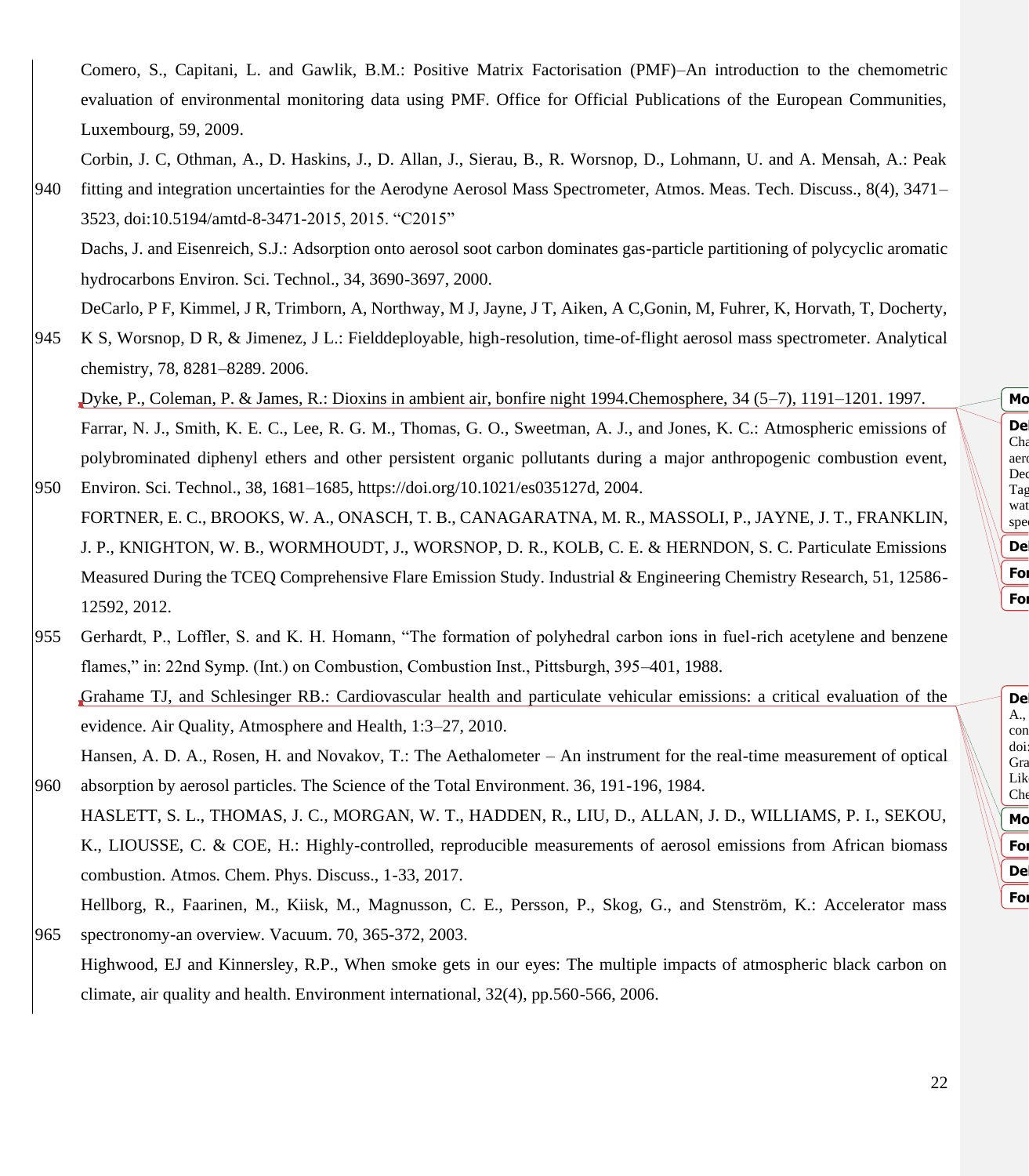Janssen, N.A. and Joint, WHO: *Health effects of black carbon* (pp. 1-86). Copenhagen: WHO Regional Office for Europe, 020 2012.

Jathar, S. H., Heppding, C., Link, M. F., Farmer, D. K., Akherati, A., Kleeman, M. J., et al.: Investigating diesel engines as an atmospheric source of isocyanic acid in urban areas. Atmospheric Chemistry and Physics, 17(14), 8959–8970. https://doi.org/10.5194/acp-17- 8959-2017, 2017.

Kroto, H. W.; Heath, J. R.; O'Brien, S. C.; Curl, R. F.; Smalley, R. E.: C60: Buckminsterfullerene. Nature, 318 (6042),

1025 162−163. 1985

Lanz, V.; Alfarra, M.; Baltensperger, U.; Buchmann, B.; Hueglin, C.; Szidat, S.; Wehrli, M.; Wacker, L.; Weimer, S.; Caseiro, A.; et al.; Source Attribution of Submicron Organic Aerosols During Wintertime Inversions by Advanced Factor Analysis of Aerosol Mass Spectra. Environ. Sci. Technol. 42, 214–220. 2008.

Le Breton, M., Bacak, A., Muller, J. B. A., O'Shea, S. J., Xiao, P., Ashfold, M. N. R., Cooke, M. C., Batt, R., Shallcross, D.

- 1030 E., Oram, D. E., Forster, G., Bauguitte, S. J.-B., Palmer, P. I., Parrington, M., Lewis, A. C., Lee, J. D., and Percival, C. J.: Airborne hydrogen cyanide measurements using a chemical ionisation mass spectrometer for the plume identification of biomass burning forest fires, Atmos. Chem. Phys., 13, 9217–9232, https://doi.org/10.5194/acp-13-9217-2013, 2013. Lemieux, P.M., Lutes, C.C., & Santoianni, D.A.: Emissions of organic air toxics from open burning: a comprehensive review. Prog. Energy Combust. Sci. 30 (1), 1–32, 2004.
- 1035 Liu, D., Whitehead, J., Alfarra, M. R., Reyes-Villegas, E., Spracklen, D. V., Reddington, C. L., Kong, S., Williams, P. I., Ting, Y.-C., Haslett, S., Taylor, J. W., Flynn, M. J., Morgan, W. T., McFiggans, G., Coe, H., and Allan, J. D.: Black-carbon absorption enhancement in the atmosphere determined by particle mixing state, Nat. Geosci., 10, 184–188, https://doi.org/10.1038/ngeo2901, 2017.

Lin, P., Huang, X.-F., He, L.-Y., and Yu, J.-Z.: Abundance and size distribution of HULIS in ambient aerosols at a rural site 040 in South China, J. Aerosol Sci., 41, 74–87, 2010.

Liu, D., Joshi, R., Wang, J., Yu, C., Allan, J.D., Coe, H., Flynn, M.J., Xie, C., Lee, J., Squires, F. and Kotthaus, S.: Contrasting physical properties of black carbon in urban Beijing between winter and summer. Atmospheric Chemistry and Physics, pp.6749-6769, 2019.

Lobert, J.M., Keene, W.C., Logan, J.A. and Yevich, R.: Global chlorine emissions from biomass burning: Reactive chlorine 1045 emissions inventory. Journal of Geophysical Research: Atmospheres, 104 (D7), 8373-8389, 1999.

Mari, M. et al.: Inferences over the sources and processes affecting polycyclic aromatic hydrocarbons in the atmosphere derived from measured data. Science of the Total Environment, 408(11), 2387–2393, 2010. Martinsson, J.: Using the Aethalometer for Source Apportionment of Carbonaceous Aerosols. Lund University, Division of

- Nuclear Physics, 2014.
- 1050 Mclain, J.: Pyrotechnics: From the viewpoint of solid-state chemistry (Book). Philadelphia, Pa., Franklin Institute Press, 1980.252, 1980.

**Moved (insertion) [4] Formatted:** Font color: Auto **Moved (insertion) [5]**

**Moved (insertion) [7]** Mo Abu rura Liu **Formatted:** Font: +Body (Times New Roman), Font color: Aut **Formatted:** Font color: Auto **Mc Moved (insertion) [8] Formatted:** Font: +Body (Times New Roman), Font color: Aut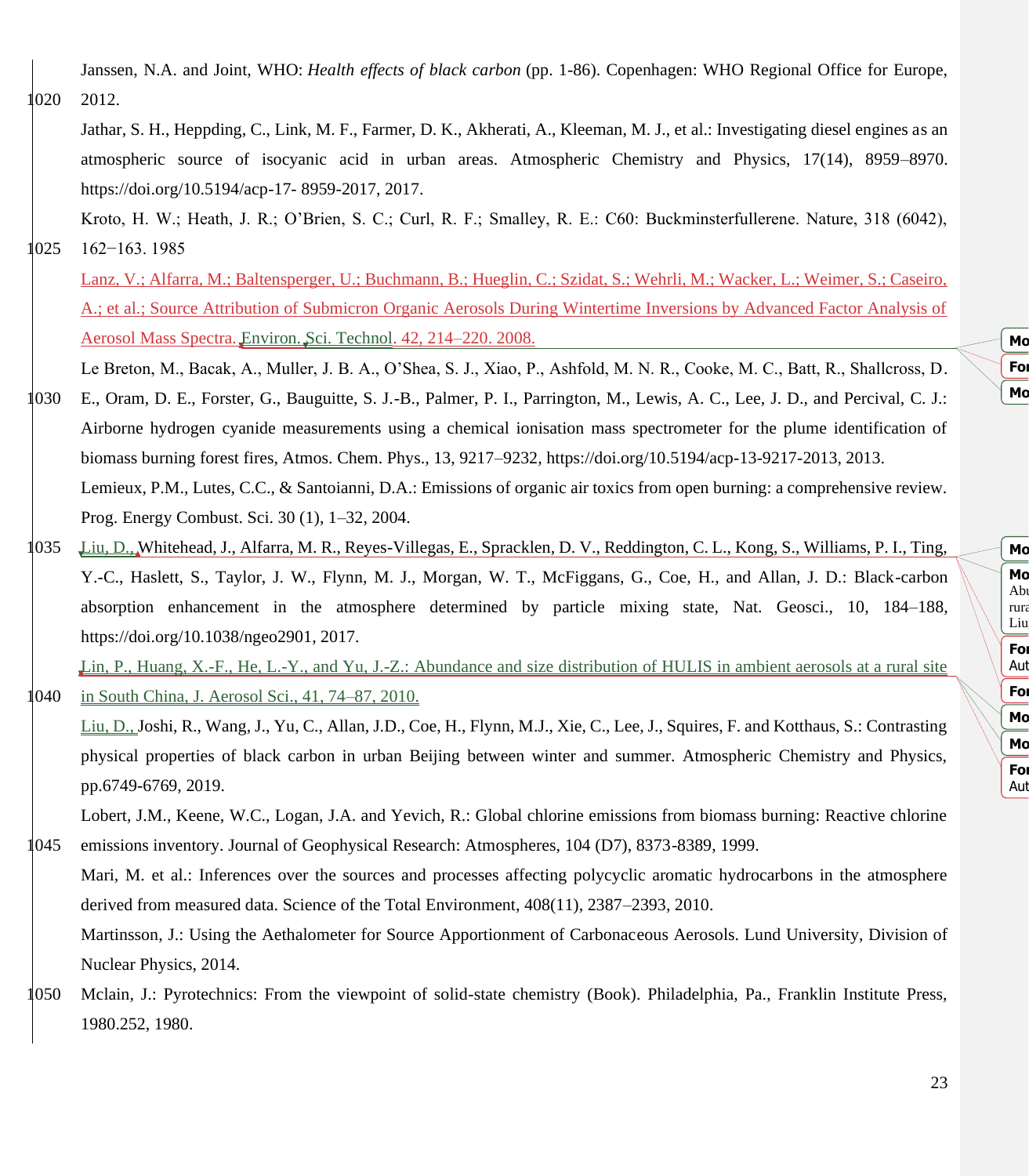Onasch, T.B., Trimborn, A., Fortner, E.C., Jayne, J.T., Kok, G.L., Williams, L.R., Davidovits, P. and Worsnop, DR: Soot particle aerosol mass spectrometer: development, validation, and initial application. Aerosol Science and Technology, 46(7), 804-817. 2012.

1060 Onasch, T.B., Fortner, E.C., Trimborn, A.M., Lambe, A.T., Tiwari, A.J., Marr, L.C., Corbin, J.C., Mensah, A.A., Williams, L.R., Davidovits, P. and Worsnop, DR: Investigations of SP-AMS carbon ion distributions as a function of refractory black carbon particle type. Aerosol Science and Technology, 49(6), pp.409-422. 2015. Paatero, P., and Tapper, U.: Positive matrix factorisation: A non-negative factor model with optimal utilisation of error

estimates of data values, Environmetrics, 5, 111-126. 1994.

1065 Paatero, P., Hopke, P. K., Song, X. H., and Ramadan, Z.: Understanding and Controlling Rotations in Factor Analytic Models, Chemom. Intell. Lab. Syst., 60, 253–264, 2002. Paatero P. and Hopke P.K.: Discarding or down-weighting high-noise variables in factor analytic models. Analytica Chimica Acta, 490, 277–289, 2003.

Petzold, A., Ogren, J. A., Fiebig, M., Laj, P., Li, S.-M., Baltensperger, U., Holzer-Popp, T., Kinne, S., Pappalardo, G.,

- 1070 Sugimoto, N., Wehrli, C., Wiedensohler, A. and Zhang, X.-Y.: Recommendations for the interpretation of "black carbon" measurements, Atmos. Chem. Phys., 13(16), 8365–8379, doi:10.5194/acp-13-8365-2013, 2013. Pongpiachan, S. et al.: Assessing risks to adults and preschool children posed by PM2.5- bound polycyclic aromatic hydrocarbons (pahs) during a biomass burning episode in Northern Thailand. Science of the Total Environment, 508, 435– 444, 2015.
- 1075 Priestley, M., Le Breton, M., Bannan, T. J., Leather, K. E., Bacak, A., Allan, J. D., Brazier, T., Reyes-Villegas, E., Shallcross, B. M. A., Khan, M. A., De Vocht, F., Shallcross, B. M., Brazier, T., Khan, M. A., Allan, J., Shallcross, D. E., Coe, H., and Percival, C. J.: Manchester, UK bonfire night 2014: Air quality and emission ratios during an anthropogenic biomass burning event using a time of flight chemical ionisation mass spectrometer, in preparation, 2018a.
- Priestley, M., Breton, M.L., Bannan, T.J., Leather, K.E., Bacak. A., Reyes-Villegas. E., Vocht, F.D., Shallcross, B.M.A., 1080 Brazier, T., Khan, M.A., Allan, J., Shallcross, D.E., Coe, H., & Percival, C.J.: Observations of isocyanate, amide, nitrate and nitro compounds from an anthropogenic biomass burning event using a ToF-CIMS, Journal of Geophysical Research Atmospheres, 2018b.

Reilly, P. T. A.; Gieray, R. A.; Whitten, W. B.; Ramsey, J. M.: Fullerene Evolution in Flame-Generated Soot. J. Am. Chem. Soc., 122 (47), 11596−11601. 2000.

1085 Reyes-Villegas, E., Green, D. C., Priestman, M., Canonaco, F., Coe, H., Prévôt, A. S. H., and Allan, J. D.: Organic aerosol source apportionment in London 2013 with ME-2: exploring the solution space with annual and seasonal analysis, Atmos. Chem. Phys., 16, 15545–15559, https://doi.org/10.5194/acp-16-15545- 2016, 2016. Reyes-Villegas, E., Priestley, M., Ting, Y.-C., Haslett, S., Bannan, T., Le Breton, M., Williams, P. I., Bacak, A., Flynn, M. J.,

Coe, H., Percival, C., and Allan, J. D.: Simultaneous aerosol mass spectrometry and chemical ionisation mass spectrometry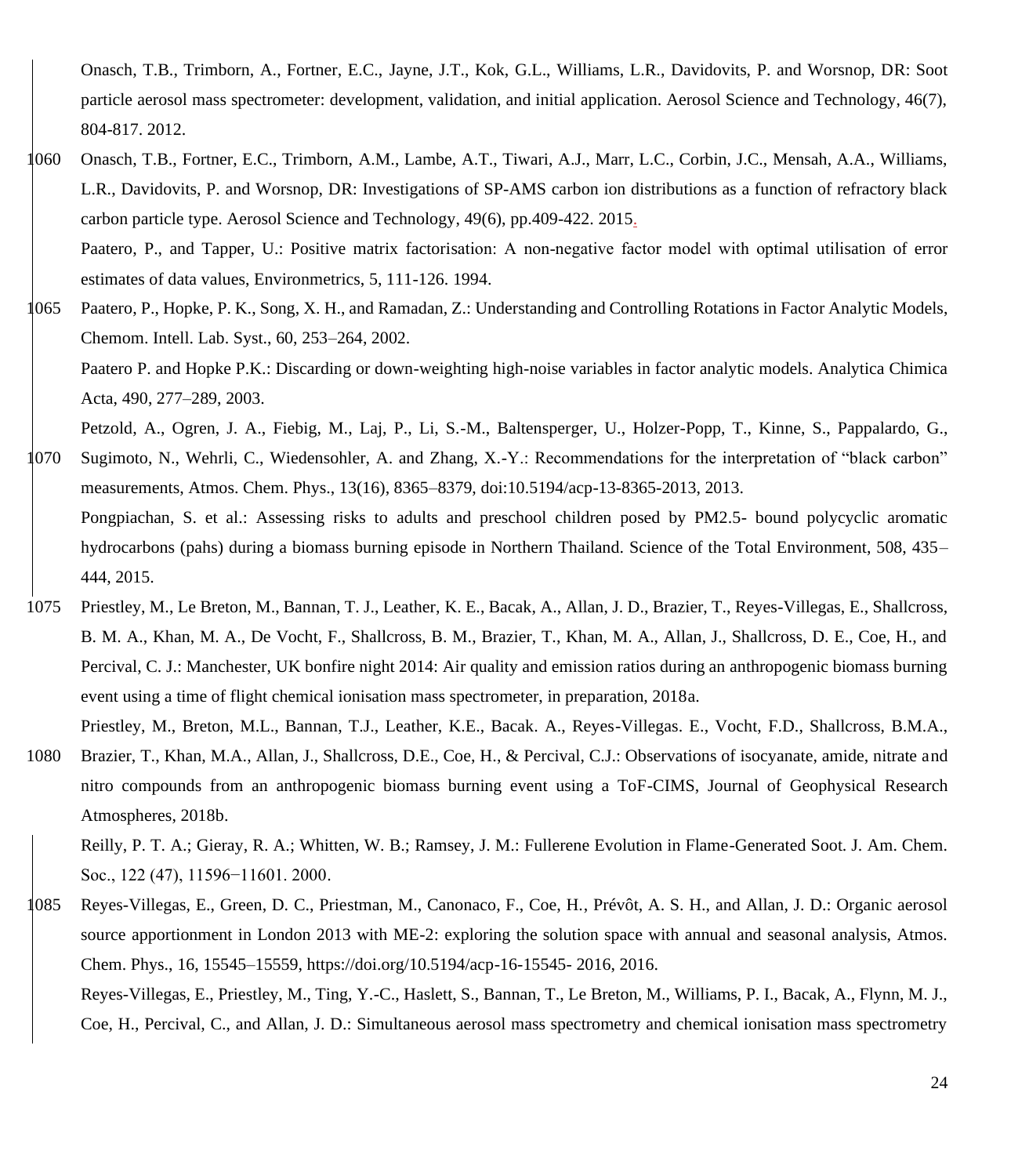measurements during a biomass burning event in the UK: insights into nitrate chemistry, Atmos. Chem. Phys., 18, 4093-4111, 2018.

1125 Rivellini, L.-H., Adam, M. G., Kasthuriarachchi, N., and Lee, A. K. Y.: Characterization of carbonaceous aerosols in Singapore: insight from black carbon fragments and trace metal ions detected by a soot particle aerosol mass spectrometer, Atmospheric Chem. Phys., 20, 5977–5993, https://doi.org/10.5194/acp-20-5977-2020, 2020. Saarikoski, S., Carbone, S., Cubison, M.J., Hillamo, R., Keronen, P., Sioutas, C., Worsnop, DR and Jimenez, J.L.: Evaluation

of the performance of a particle concentrator for online instrumentation. Atmospheric Measurement Techniques, 7(7), pp.2121-

- 1130 2135. 2014
	- Sandradewi, J., Prévôt, A.S., Szidat, S., Perron, N., Alfarra, M.R., Lanz, V.A., Weingartner, E. and Baltensperger, U.R.S.: Using aerosol light absorption measurements for the quantitative determination of wood burning and traffic emission contributions to particulate matter. Environmental science & technology, 42(9), 3316-3323, 2008.
- Sarkar, C., Sinha, V., Kumar, V., Rupakheti, M., Panday, A., Mahata, K. S., et al.: Overview of VOC emissions and chemistry 1135 from PTR-TOF-MS measurements during the SusKat-ABC campaign: High acetaldehyde, isoprene and isocyanic acid in wintertime air of the Kathmandu Valley. Atmospheric Chemistry and Physics, 16(6), 3979-4003. [https://doi.org/10.5194/acp-](https://doi.org/10.5194/acp-16-%203979-2016)16- [3979-2016,](https://doi.org/10.5194/acp-16-%203979-2016) 2016.

Shi, Y.L., Zhang, N., Gao, J.M., Li, X., & Cai, Y.Q.: Effect of fireworks display on perchlorate in air aerosols during the Spring Festival. Atmos. Environ. 45 (6), 1323–1327, 2011.

- 1140 Sun, Y.L., Wang, Z.F., Fu, P.Q., Yang, T., Jiang, Q., Dong, H.B., Li, J. and Jia, J.J.: Aerosol composition, sources and processes during wintertime in Beijing, China. Atmospheric Chemistry and Physics, 13(9), pp.4577-4592, 2013. Ulbrich, I. M., Canagaratna, M. R., Zhang, Q., Worsnop, D. R., and Jimenez, J. L.: Interpretation of organic components from Positive Matrix Factorization of aerosol mass spectrometric data, Atmospheric Chemistry and Physics, 9, 2891–2918, doi: www.atmos-chem-phys.net/9/2891/2009/, 2009.
- 1145 US Environmental Protection Agency.: Report to Congress on Black Carbon March 2012 Department of the Interior, Environment, and Related Agencies Appropriations Act, 2010, 2012. Wang, L. W., Wen, L., Xu, C. H., Chen, J. M., Wang, X. F., Yang, L. X., Wang, W. X., Yang, X., Sui, X., Yao, L., and Zhang, Q. Z.: Hono and its potential source particulate nitrite at an urban site in north china during the cold season, Sci. Total Environ., 538, 93–101, https://doi.org/10.1016/j.scitotenv.2015.08.032, 2015.
- 1150 Wang, J., Onasch, T.B., Ge, X., Collier, S., Zhang, Q., Sun, Y., Yu, H., Chen, M., Prévôt, A.S. and Worsnop, DR: Observation of fullerene soot in eastern China. Environmental Science & Technology Letters, 3(4), pp.121-126. 2016 Woodward-Massey, R., Taha, Y. M., Moussa, S. G., & Osthoff, H. D.: Comparison of negative-ion proton-transfer with iodide ion chemical ionisation mass spectrometry for quantification of isocyanic acid in ambient air. Atmospheric Environment, 98, 693–703. Retrieved from http://www.sciencedirect.com/science/article/pii/S1352231014007079, 1155 [https://doi.org/10.1016/j.atmosenv.2014.09.014,](https://doi.org/10.1016/j.atmosenv.2014.09.014) 2014.

**Moved (insertion) [6] Formatted:** Font color: Auto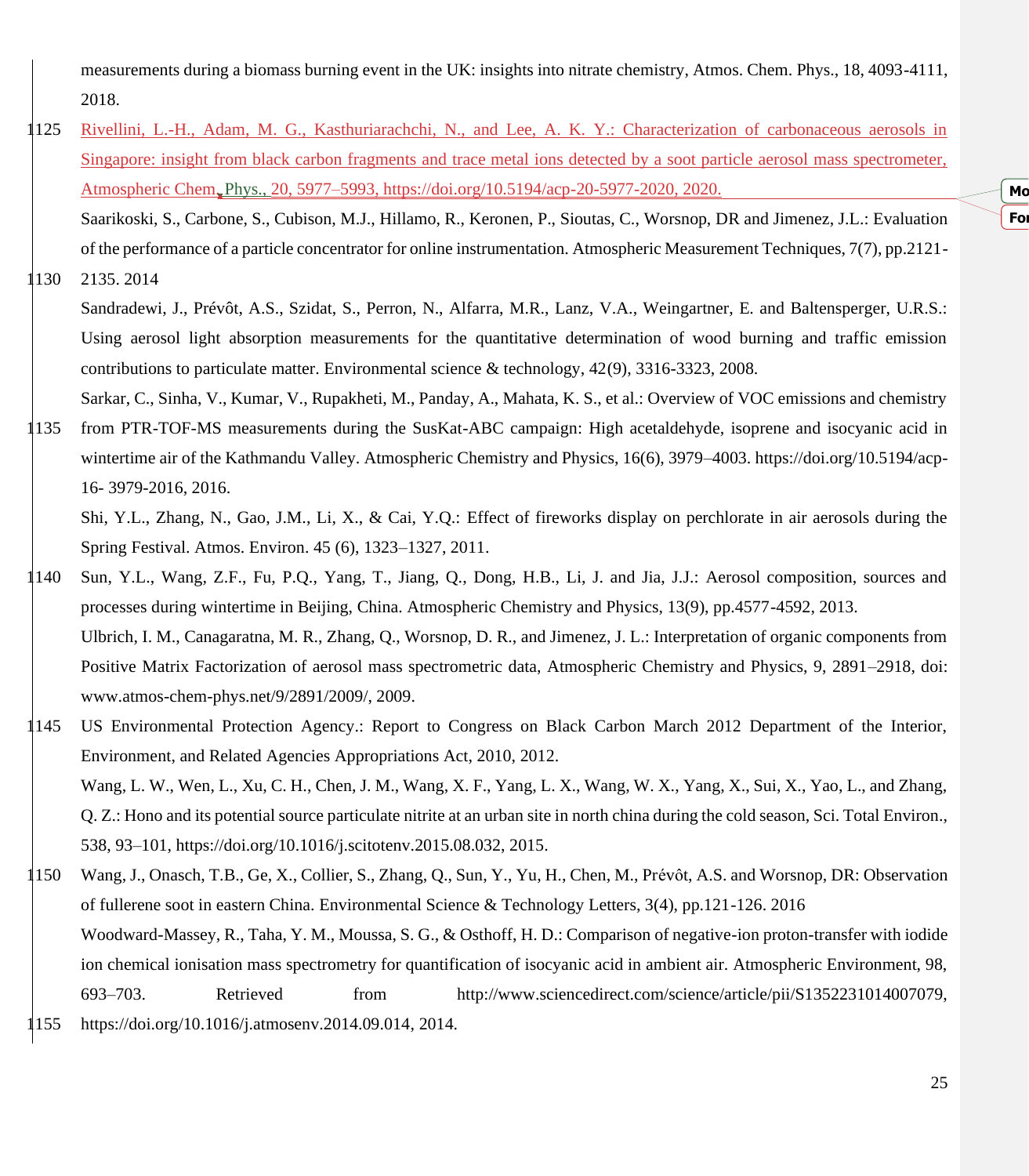Zhang, X. L., Y. H. Lin, J. D. Surratt, P. Zotter, A. S. H. Prevot, & R. J. Weber.: Light absorbing soluble organic aerosol in Los Angeles and Atlanta: A contrast in secondary organic aerosol, Geophys. Res. Lett., 38, doi:10.1029/2011GL049385, 2011. Zhang, Q., Alfarra, M. R., Worsnop, D. R., Allan, J. D., Coe, H., Canagaratna, M. R., and Jimenez, J. L.: Deconvolution and Quantification of Hydrocarbon-Like and Oxygenated Organic Aerosols Based on Aerosol Mass Spectrometry. Environ. Sci.

## 1160 Technol., 39:4938–4952, 2005.

Zhang, J. K., Cheng, M. T., Ji, D. S., Liu, Z. R., Hu, B., Sun, Y., and Wang, Y. S.: Characterisation of submicron particles during biomass burning and coal combustion periods in Beijing, China, Sci. Total Environ., 562, 812–821, https://doi.org/10.1016/j.scitotenv.2016.04.015, 2016.

Zhu, Q.; Huang, X.F.; Cao, L.M.; Wei, L.T.; Zhang, B.; He, L.Y.; Elser, M.; Canonaco, F.; Slowik, J.G.; Bozzetti, C.; et al.; 1165 Improved source apportionment of organic aerosols in complex urban air pollution using the multilinear engine (ME-2). Atmos. Meas. Tech., 11, 1049–1060. 2018.

## **7 Authors Contribution**

Zainab Bibi performed the data analysis and wrote the paper. James D. Allan and Paul I. Williams designed the experiment and operated the SP-AMS. Ernesto Reyes Villegas, Michael Priestley and Carl Percival provided measurements and data from

1170 other instruments. Zainab Bibi was supervised by James D. Allan and Hugh Coe, with Ernesto Reyes Villegas and James Brooks assisting with PMF analysis.

## **8 Data Availability**

Data is archived at the University of Manchester and available on request.

## **9 Acknowledgement**

1175 This work was supported by NERC grant COM-PART (NE/K014838/1) for data collection. Zainab Bibi's PhD was funded by a Dean's Award Scholarship from the University of Manchester Faculty of Science and Engineering.